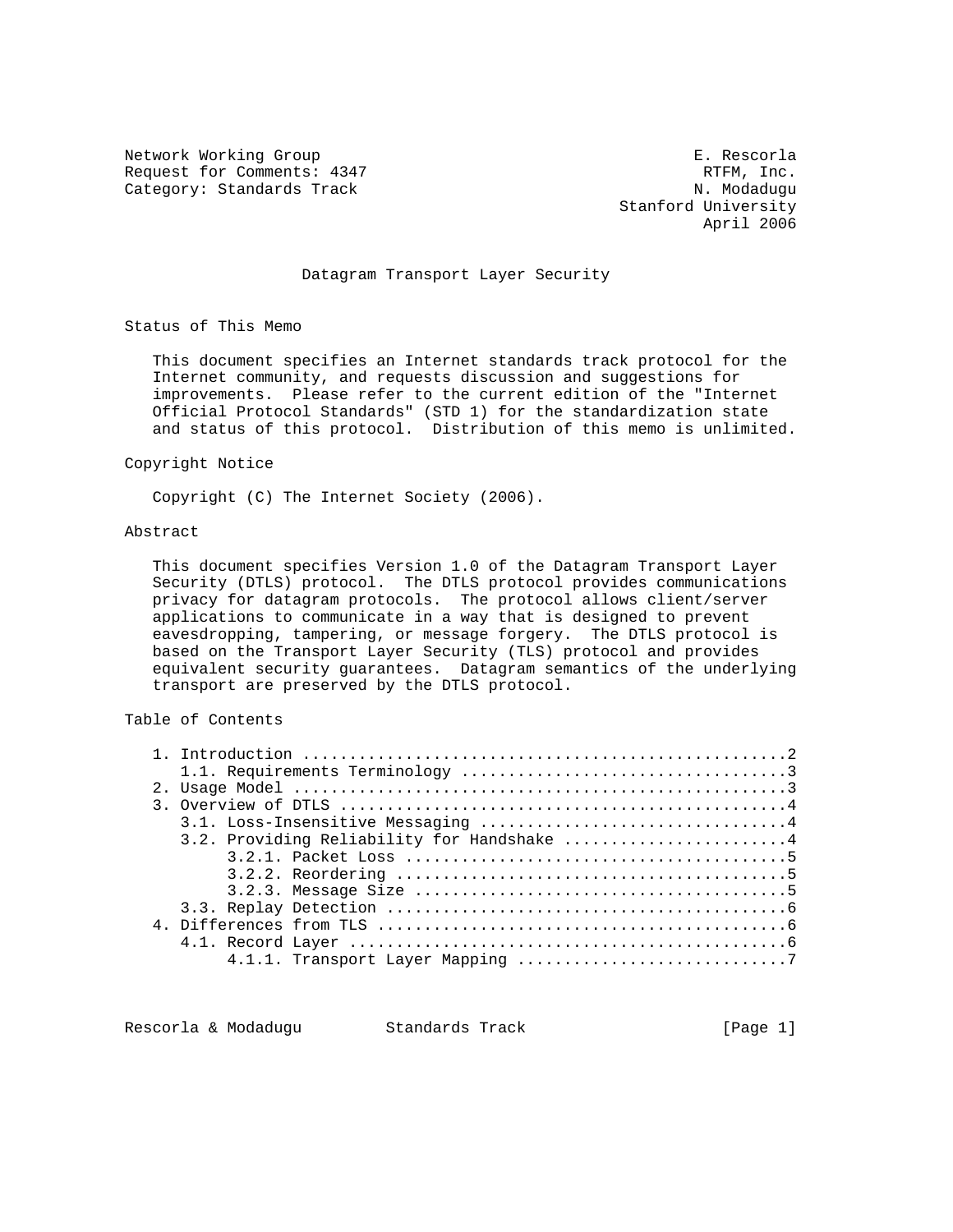|    | 4.1.2.2. Null or Standard Stream Cipher  9     |  |
|----|------------------------------------------------|--|
|    | 4.1.2.3. Block Cipher 10                       |  |
|    | 4.1.2.4. New Cipher Suites 10                  |  |
|    |                                                |  |
|    | 4.2. The DTLS Handshake Protocol 11            |  |
|    | 4.2.1. Denial of Service Countermeasures 11    |  |
|    | 4.2.2. Handshake Message Format 13             |  |
|    | 4.2.3. Message Fragmentation and Reassembly 15 |  |
|    | 4.2.4. Timeout and Retransmission 15           |  |
|    | 4.2.4.1. Timer Values 18                       |  |
|    |                                                |  |
|    |                                                |  |
|    |                                                |  |
|    |                                                |  |
|    |                                                |  |
|    |                                                |  |
|    |                                                |  |
| რ. |                                                |  |
|    |                                                |  |
|    |                                                |  |
|    |                                                |  |
|    |                                                |  |

### 1. Introduction

 TLS [TLS] is the most widely deployed protocol for securing network traffic. It is widely used for protecting Web traffic and for e-mail protocols such as IMAP [IMAP] and POP [POP]. The primary advantage of TLS is that it provides a transparent connection-oriented channel. Thus, it is easy to secure an application protocol by inserting TLS between the application layer and the transport layer. However, TLS must run over a reliable transport channel -- typically TCP [TCP]. It therefore cannot be used to secure unreliable datagram traffic.

8.2. Informative References ....................................23

 However, over the past few years an increasing number of application layer protocols have been designed that use UDP transport. In particular protocols such as the Session Initiation Protocol (SIP) [SIP] and electronic gaming protocols are increasingly popular. (Note that SIP can run over both TCP and UDP, but that there are situations in which UDP is preferable). Currently, designers of these applications are faced with a number of unsatisfactory choices. First, they can use IPsec [RFC2401]. However, for a number of reasons detailed in [WHYIPSEC], this is only suitable for some applications. Second, they can design a custom application layer security protocol. SIP, for instance, uses a subset of S/MIME to

Rescorla & Modadugu Standards Track [Page 2]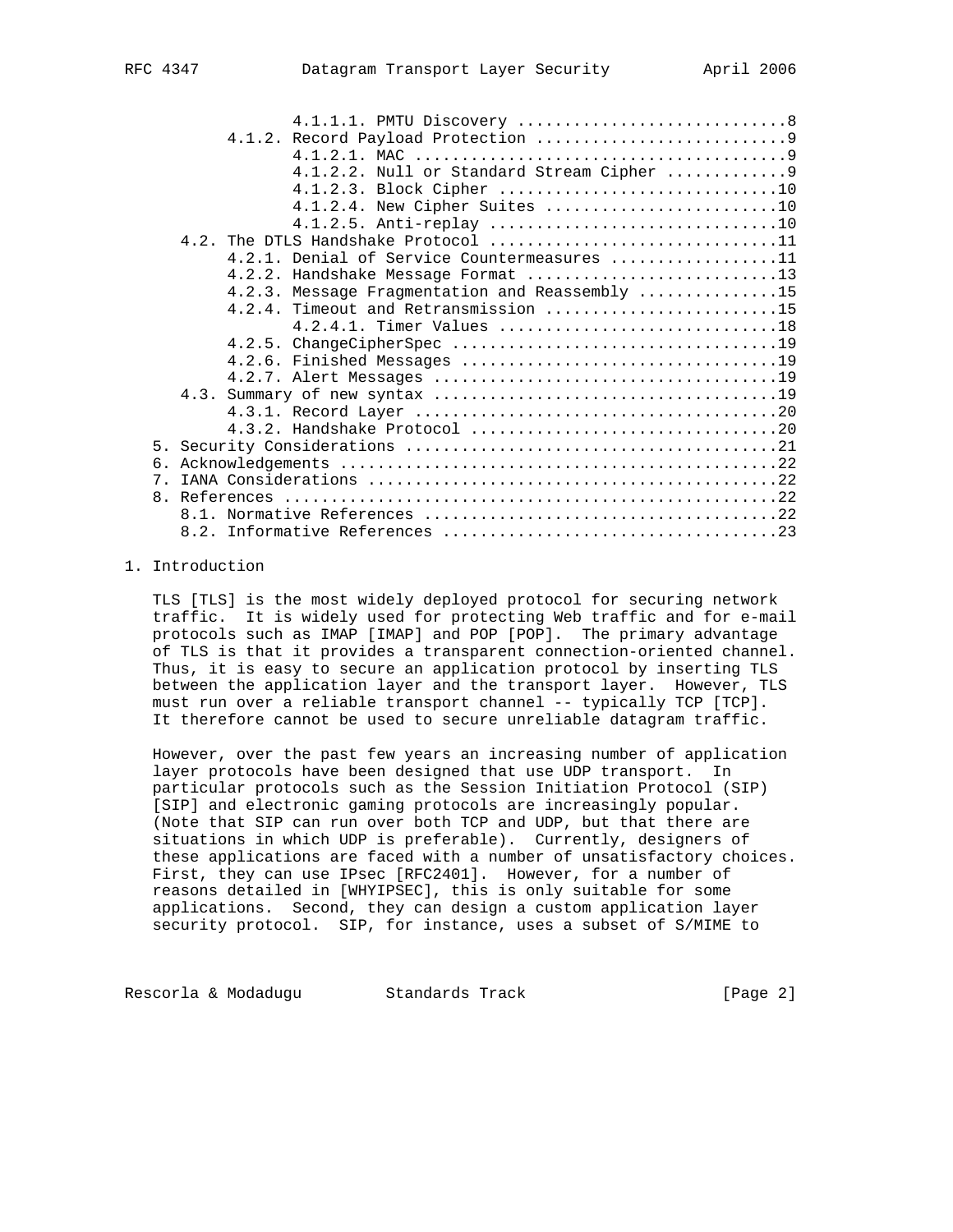secure its traffic. Unfortunately, although application layer security protocols generally provide superior security properties (e.g., end-to-end security in the case of S/MIME), they typically requires a large amount of effort to design -- in contrast to the relatively small amount of effort required to run the protocol over TLS.

 In many cases, the most desirable way to secure client/server applications would be to use TLS; however, the requirement for datagram semantics automatically prohibits use of TLS. Thus, a datagram-compatible variant of TLS would be very desirable. This memo describes such a protocol: Datagram Transport Layer Security (DTLS). DTLS is deliberately designed to be as similar to TLS as possible, both to minimize new security invention and to maximize the amount of code and infrastructure reuse.

1.1. Requirements Terminology

 In this document, the keywords "MUST", "MUST NOT", "REQUIRED", "SHOULD", "SHOULD NOT", and "MAY" are to be interpreted as described in RFC 2119 [REQ].

2. Usage Model

 The DTLS protocol is designed to secure data between communicating applications. It is designed to run in application space, without requiring any kernel modifications.

 Datagram transport does not require or provide reliable or in-order delivery of data. The DTLS protocol preserves this property for payload data. Applications such as media streaming, Internet telephony, and online gaming use datagram transport for communication due to the delay-sensitive nature of transported data. The behavior of such applications is unchanged when the DTLS protocol is used to secure communication, since the DTLS protocol does not compensate for lost or re-ordered data traffic.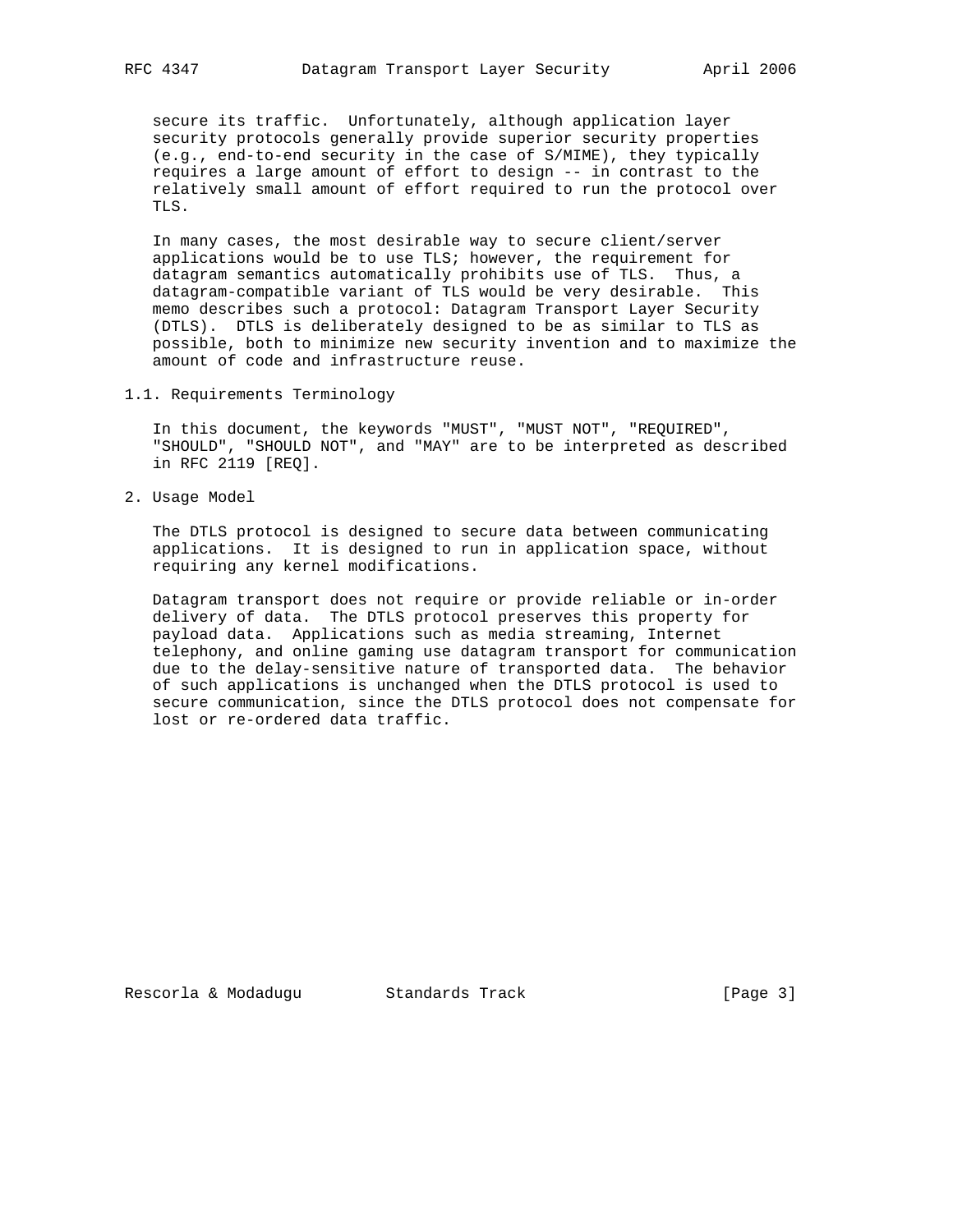# 3. Overview of DTLS

 The basic design philosophy of DTLS is to construct "TLS over datagram". The reason that TLS cannot be used directly in datagram environments is simply that packets may be lost or reordered. TLS has no internal facilities to handle this kind of unreliability, and therefore TLS implementations break when rehosted on datagram transport. The purpose of DTLS is to make only the minimal changes to TLS required to fix this problem. To the greatest extent possible, DTLS is identical to TLS. Whenever we need to invent new mechanisms, we attempt to do so in such a way that preserves the style of TLS.

Unreliability creates problems for TLS at two levels:

 1. TLS's traffic encryption layer does not allow independent decryption of individual records. If record N is not received, then record N+1 cannot be decrypted.

 2. The TLS handshake layer assumes that handshake messages are delivered reliably and breaks if those messages are lost.

 The rest of this section describes the approach that DTLS uses to solve these problems.

3.1. Loss-Insensitive Messaging

 In TLS's traffic encryption layer (called the TLS Record Layer), records are not independent. There are two kinds of inter-record dependency:

 1. Cryptographic context (CBC state, stream cipher key stream) is chained between records.

 2. Anti-replay and message reordering protection are provided by a MAC that includes a sequence number, but the sequence numbers are implicit in the records.

 The fix for both of these problems is straightforward and well known from IPsec ESP [ESP]: add explicit state to the records. TLS 1.1 [TLS11] is already adding explicit CBC state to TLS records. DTLS borrows that mechanism and adds explicit sequence numbers.

3.2. Providing Reliability for Handshake

 The TLS handshake is a lockstep cryptographic handshake. Messages must be transmitted and received in a defined order, and any other order is an error. Clearly, this is incompatible with reordering and

Rescorla & Modadugu Standards Track (Page 4)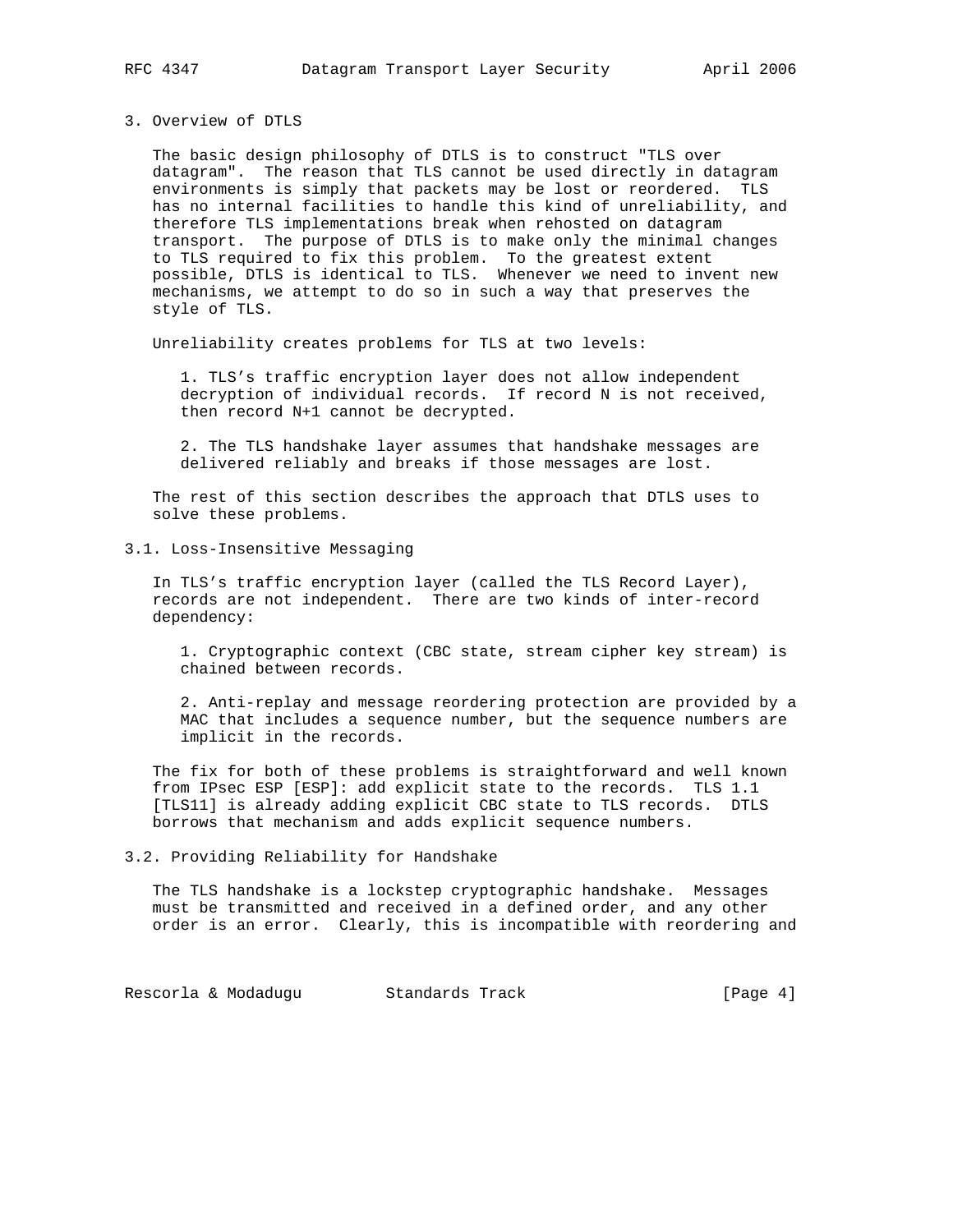message loss. In addition, TLS handshake messages are potentially larger than any given datagram, thus creating the problem of fragmentation. DTLS must provide fixes for both of these problems.

3.2.1. Packet Loss

 DTLS uses a simple retransmission timer to handle packet loss. The following figure demonstrates the basic concept, using the first phase of the DTLS handshake:

Client Server ------ ------ ClientHello ------>

X<-- HelloVerifyRequest

(lost)

[Timer Expires]

 ClientHello ------> (retransmit)

 Once the client has transmitted the ClientHello message, it expects to see a HelloVerifyRequest from the server. However, if the server's message is lost the client knows that either the ClientHello or the HelloVerifyRequest has been lost and retransmits. When the server receives the retransmission, it knows to retransmit. The server also maintains a retransmission timer and retransmits when that timer expires.

 Note: timeout and retransmission do not apply to the HelloVerifyRequest, because this requires creating state on the server.

# 3.2.2. Reordering

 In DTLS, each handshake message is assigned a specific sequence number within that handshake. When a peer receives a handshake message, it can quickly determine whether that message is the next message it expects. If it is, then it processes it. If not, it queues it up for future handling once all previous messages have been received.

#### 3.2.3. Message Size

 TLS and DTLS handshake messages can be quite large (in theory up to 2^24-1 bytes, in practice many kilobytes). By contrast, UDP datagrams are often limited to <1500 bytes if fragmentation is not

Rescorla & Modadugu Standards Track (Page 5)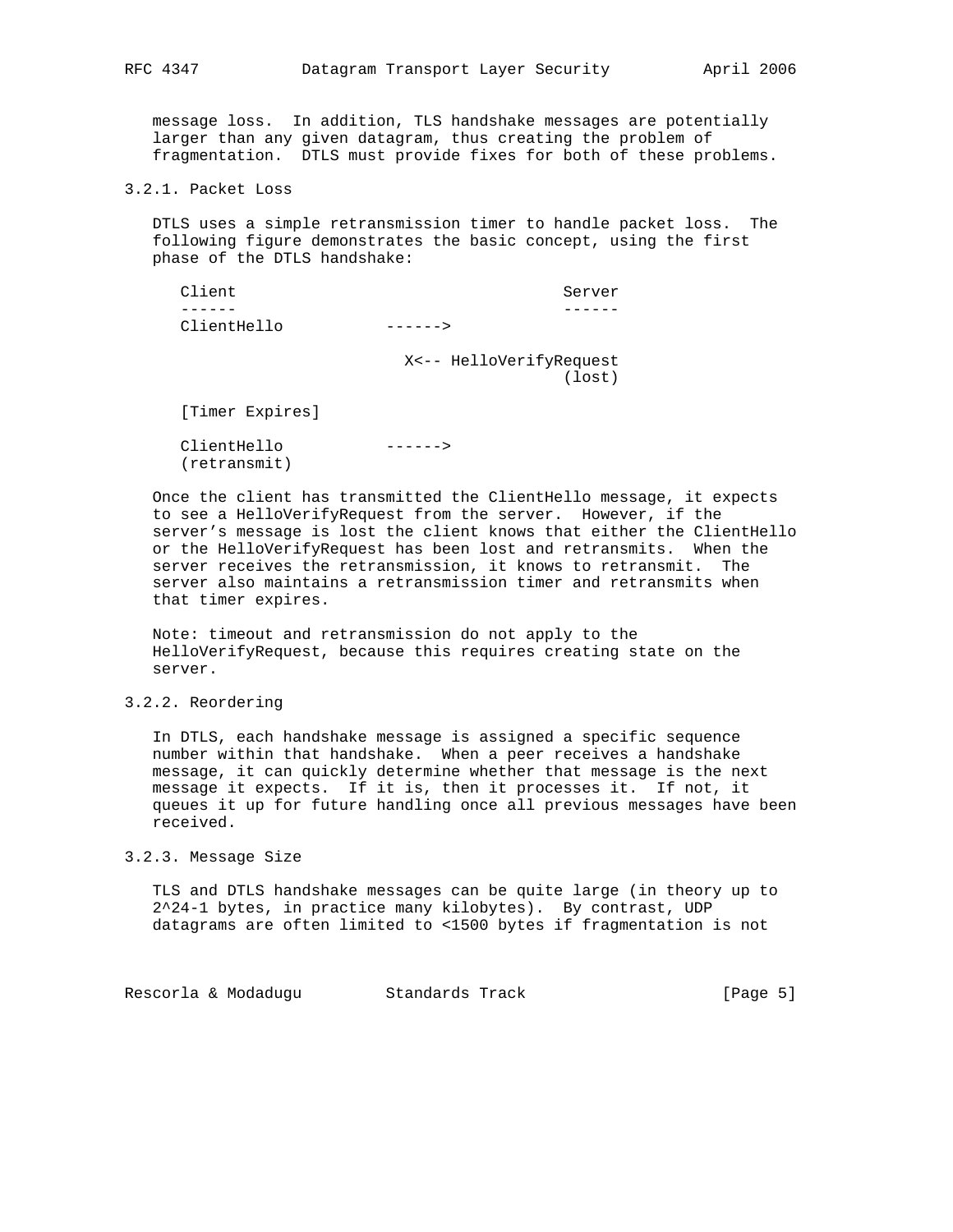desired. In order to compensate for this limitation, each DTLS handshake message may be fragmented over several DTLS records. Each DTLS handshake message contains both a fragment offset and a fragment length. Thus, a recipient in possession of all bytes of a handshake message can reassemble the original unfragmented message.

## 3.3. Replay Detection

 DTLS optionally supports record replay detection. The technique used is the same as in IPsec AH/ESP, by maintaining a bitmap window of received records. Records that are too old to fit in the window and records that have previously been received are silently discarded. The replay detection feature is optional, since packet duplication is not always malicious, but can also occur due to routing errors. Applications may conceivably detect duplicate packets and accordingly modify their data transmission strategy.

4. Differences from TLS

 As mentioned in Section 3, DTLS is intentionally very similar to TLS. Therefore, instead of presenting DTLS as a new protocol, we present it as a series of deltas from TLS 1.1 [TLS11]. Where we do not explicitly call out differences, DTLS is the same as in [TLS11].

4.1. Record Layer

 The DTLS record layer is extremely similar to that of TLS 1.1. The only change is the inclusion of an explicit sequence number in the record. This sequence number allows the recipient to correctly verify the TLS MAC. The DTLS record format is shown below:

 struct { ContentType type; ProtocolVersion version; uint16 epoch; // New field uint48 sequence\_number; // New field uint16 length; opaque fragment[DTLSPlaintext.length]; } DTLSPlaintext;

 type Equivalent to the type field in a TLS 1.1 record.

 version The version of the protocol being employed. This document describes DTLS Version 1.0, which uses the version { 254, 255 }. The version value of 254.255 is the 1's complement of DTLS Version 1.0. This maximal spacing between TLS and DTLS version

Rescorla & Modadugu Standards Track (Page 6)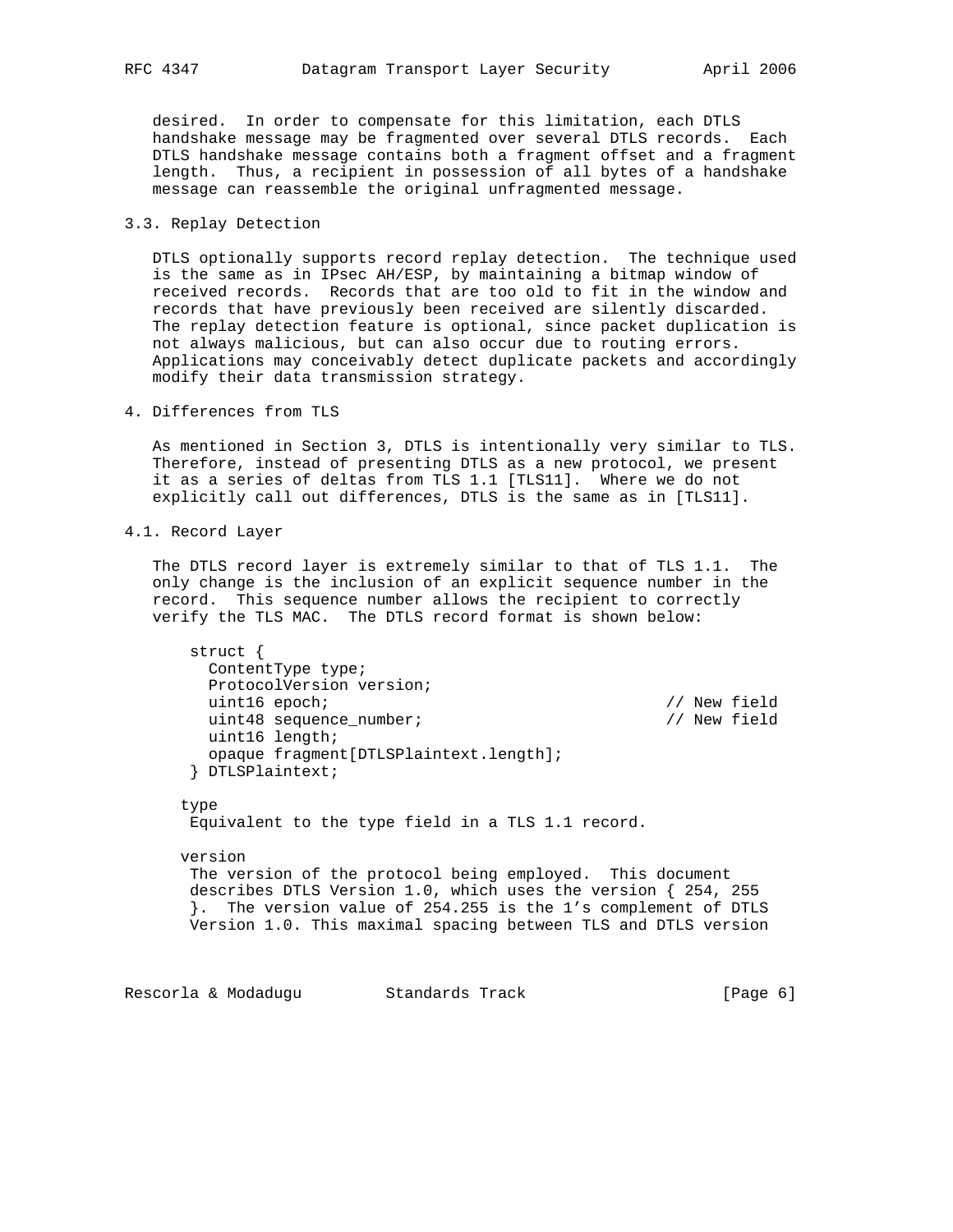numbers ensures that records from the two protocols can be easily distinguished. It should be noted that future on-the-wire version numbers of DTLS are decreasing in value (while the true version number is increasing in value.)

 epoch A counter value that is incremented on every cipher state change.

 sequence\_number The sequence number for this record.

 length Identical to the length field in a TLS 1.1 record. As in TLS 1.1, the length should not exceed 2^14.

 fragment Identical to the fragment field of a TLS 1.1 record.

 DTLS uses an explicit sequence number, rather than an implicit one, carried in the sequence\_number field of the record. As with TLS, the sequence number is set to zero after each ChangeCipherSpec message is sent.

 If several handshakes are performed in close succession, there might be multiple records on the wire with the same sequence number but from different cipher states. The epoch field allows recipients to distinguish such packets. The epoch number is initially zero and is incremented each time the ChangeCipherSpec messages is sent. In order to ensure that any given sequence/epoch pair is unique, implementations MUST NOT allow the same epoch value to be reused within two times the TCP maximum segment lifetime. In practice, TLS implementations rarely rehandshake and we therefore do not expect this to be a problem.

4.1.1. Transport Layer Mapping

 Each DTLS record MUST fit within a single datagram. In order to avoid IP fragmentation [MOGUL], DTLS implementations SHOULD determine the MTU and send records smaller than the MTU. DTLS implementations SHOULD provide a way for applications to determine the value of the PMTU (or, alternately, the maximum application datagram size, which is the PMTU minus the DTLS per-record overhead). If the application attempts to send a record larger than the MTU, the DTLS implementation SHOULD generate an error, thus avoiding sending a packet which will be fragmented.

Rescorla & Modadugu Standards Track [Page 7]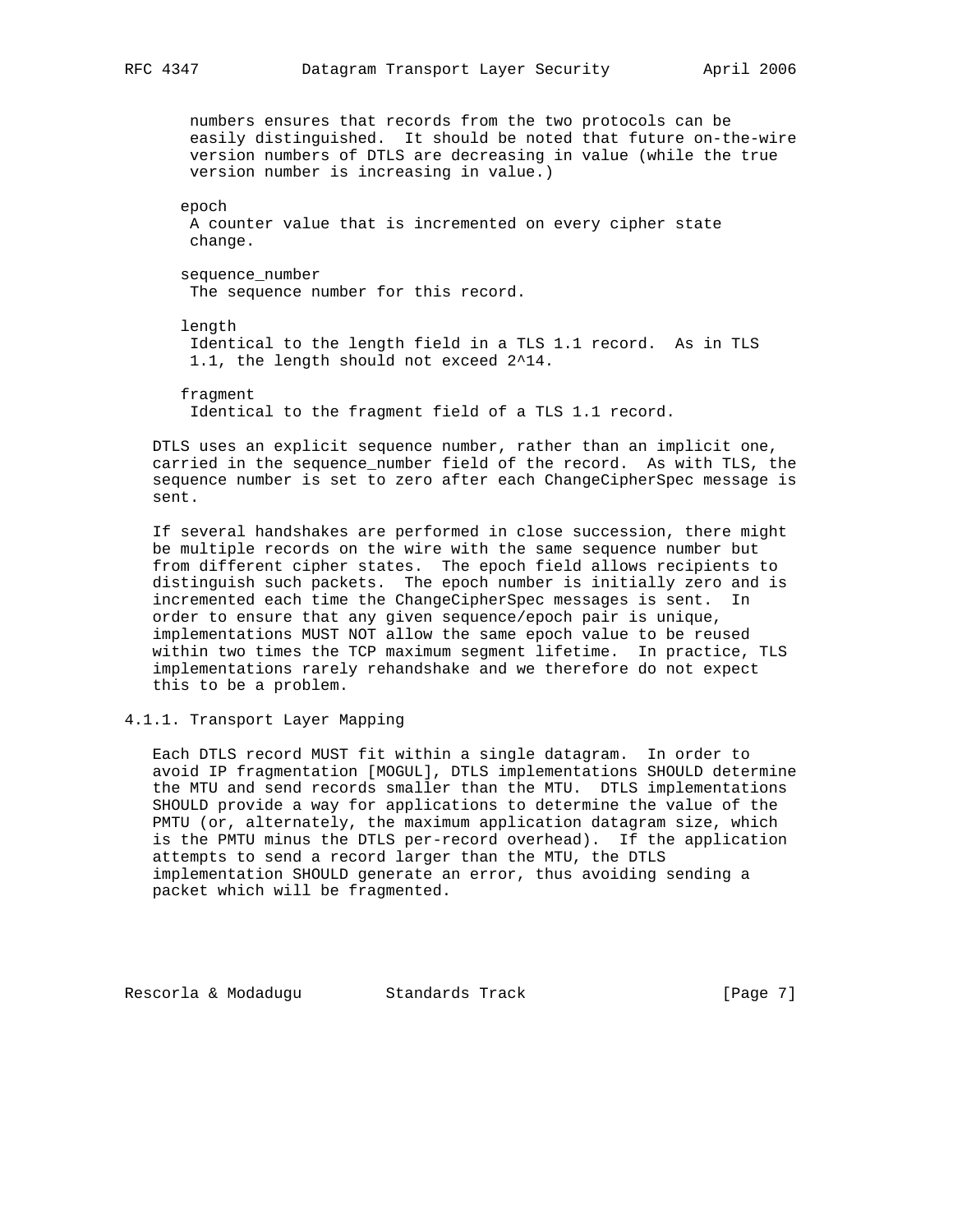Note that unlike IPsec, DTLS records do not contain any association identifiers. Applications must arrange to multiplex between associations. With UDP, this is presumably done with host/port number.

 Multiple DTLS records may be placed in a single datagram. They are simply encoded consecutively. The DTLS record framing is sufficient to determine the boundaries. Note, however, that the first byte of the datagram payload must be the beginning of a record. Records may not span datagrams.

 Some transports, such as DCCP [DCCP] provide their own sequence numbers. When carried over those transports, both the DTLS and the transport sequence numbers will be present. Although this introduces a small amount of inefficiency, the transport layer and DTLS sequence numbers serve different purposes, and therefore for conceptual simplicity it is superior to use both sequence numbers. In the future, extensions to DTLS may be specified that allow the use of only one set of sequence numbers for deployment in constrained environments.

 Some transports, such as DCCP, provide congestion control for traffic carried over them. If the congestion window is sufficiently narrow, DTLS handshake retransmissions may be held rather than transmitted immediately, potentially leading to timeouts and spurious retransmission. When DTLS is used over such transports, care should be taken not to overrun the likely congestion window. In the future, a DTLS-DCCP mapping may be specified to provide optimal behavior for this interaction.

## 4.1.1.1. PMTU Discovery

 In general, DTLS's philosophy is to avoid dealing with PMTU issues. The general strategy is to start with a conservative MTU and then update it if events during the handshake or actual application data transport phase require it.

 The PMTU SHOULD be initialized from the interface MTU that will be used to send packets. If the DTLS implementation receives an RFC 1191 [RFC1191] ICMP Destination Unreachable message with the "fragmentation needed and DF set" Code (otherwise known as Datagram Too Big), it should decrease its PMTU estimate to that given in the ICMP message. A DTLS implementation SHOULD allow the application to occasionally reset its PMTU estimate. The DTLS implementation SHOULD also allow applications to control the status of the DF bit. These controls allow the application to perform PMTU discovery. RFC 1981 [RFC1981] procedures SHOULD be followed for IPv6.

Rescorla & Modadugu Standards Track (Page 8)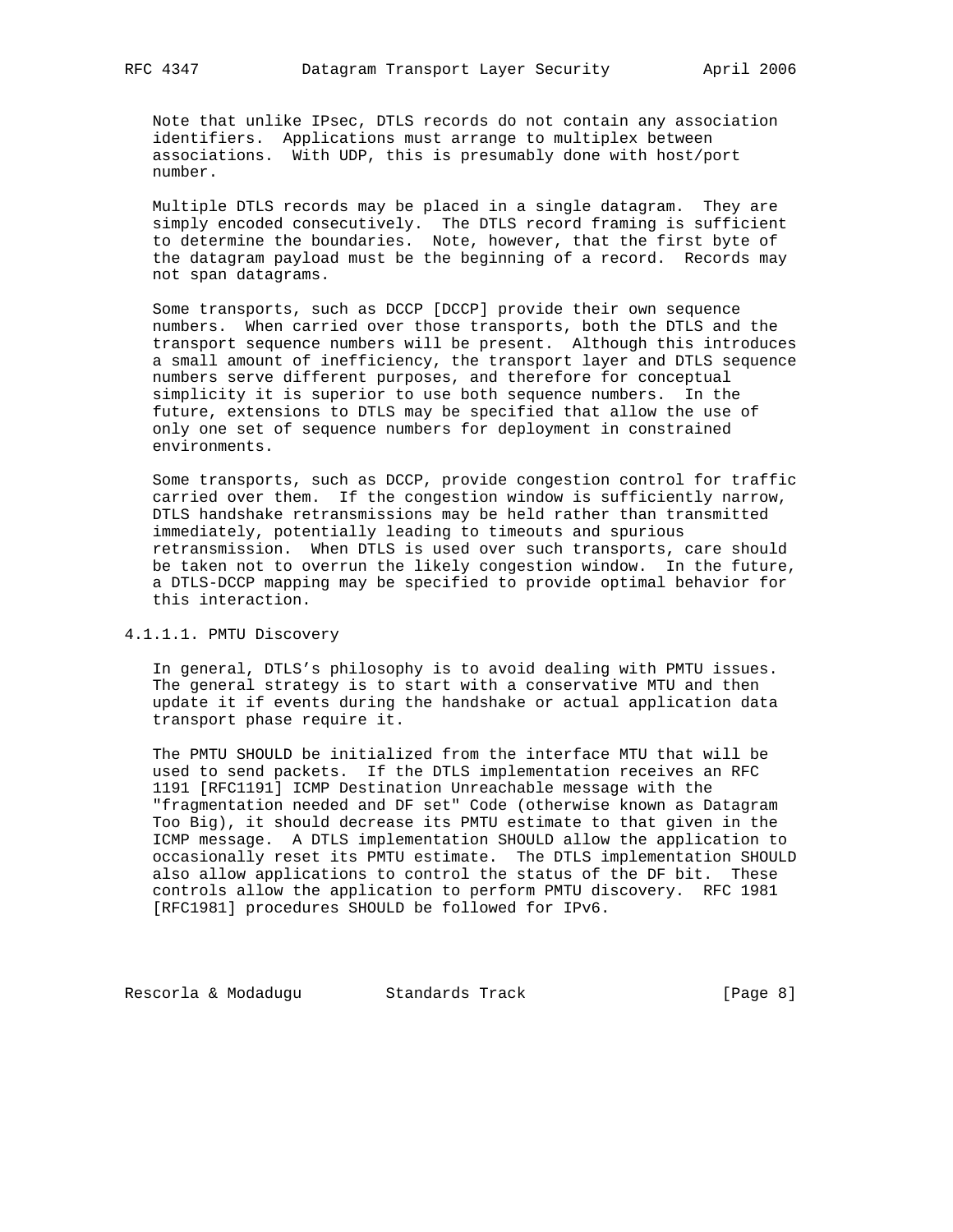One special case is the DTLS handshake system. Handshake messages should be set with DF set. Because some firewalls and routers screen out ICMP messages, it is difficult for the handshake layer to distinguish packet loss from an overlarge PMTU estimate. In order to allow connections under these circumstances, DTLS implementations SHOULD back off handshake packet size during the retransmit backoff described in Section 4.2.4. For instance, if a large packet is being sent, after 3 retransmits the handshake layer might choose to fragment the handshake message on retransmission. In general, choice of a conservative initial MTU will avoid this problem.

### 4.1.2. Record Payload Protection

 Like TLS, DTLS transmits data as a series of protected records. The rest of this section describes the details of that format.

## 4.1.2.1. MAC

 The DTLS MAC is the same as that of TLS 1.1. However, rather than using TLS's implicit sequence number, the sequence number used to compute the MAC is the 64-bit value formed by concatenating the epoch and the sequence number in the order they appear on the wire. Note that the DTLS epoch + sequence number is the same length as the TLS sequence number.

 TLS MAC calculation is parameterized on the protocol version number, which, in the case of DTLS, is the on-the-wire version, i.e.,  $\{254,$ 255 } for DTLS 1.0.

 Note that one important difference between DTLS and TLS MAC handling is that in TLS MAC errors must result in connection termination. In DTLS, the receiving implementation MAY simply discard the offending record and continue with the connection. This change is possible because DTLS records are not dependent on each other in the way that TLS records are.

 In general, DTLS implementations SHOULD silently discard data with bad MACs. If a DTLS implementation chooses to generate an alert when it receives a message with an invalid MAC, it MUST generate bad\_record\_mac alert with level fatal and terminate its connection state.

#### 4.1.2.2. Null or Standard Stream Cipher

The DTLS NULL cipher is performed exactly as the TLS 1.1 NULL cipher.

 The only stream cipher described in TLS 1.1 is RC4, which cannot be randomly accessed. RC4 MUST NOT be used with DTLS.

Rescorla & Modadugu Standards Track (Page 9)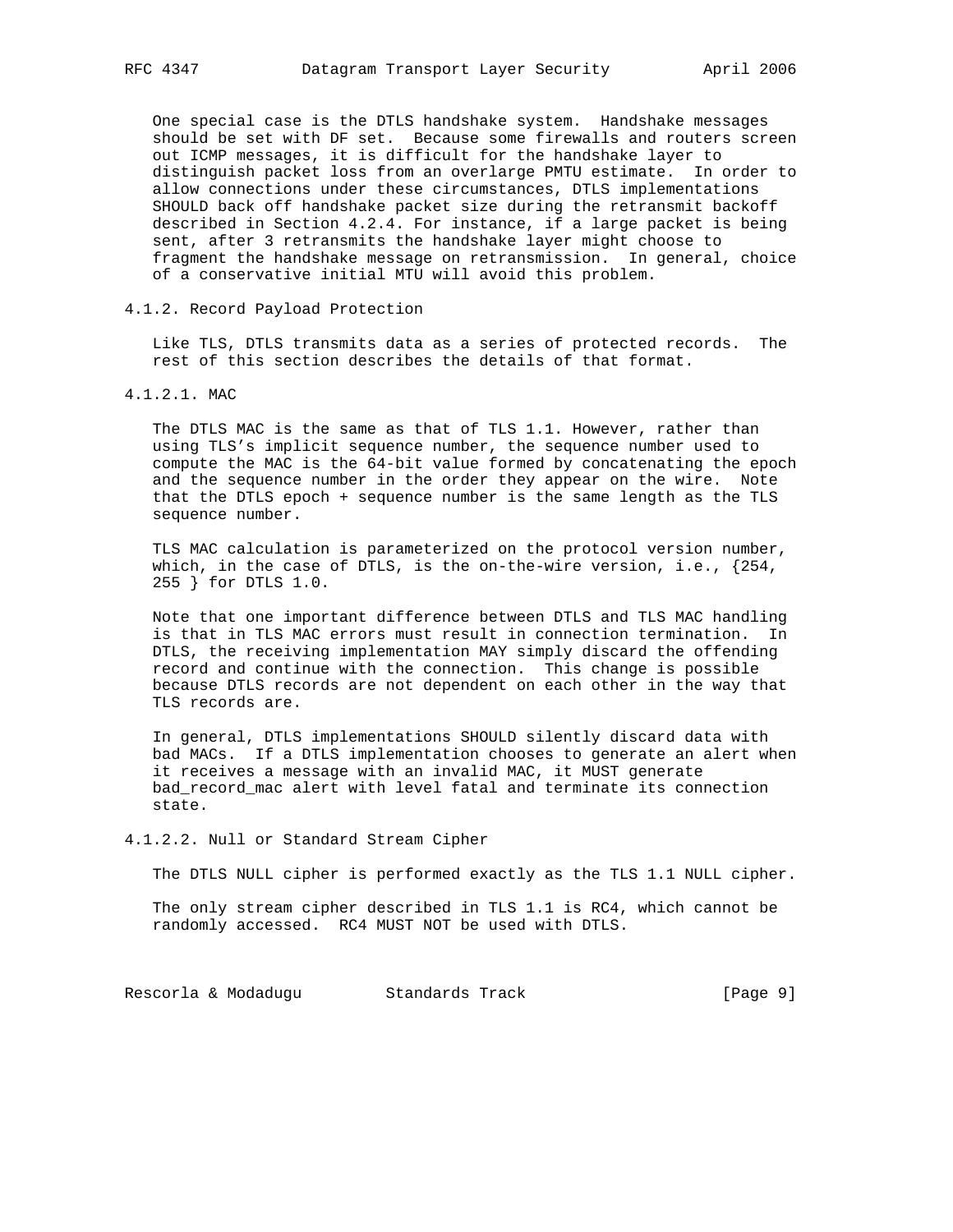#### 4.1.2.3. Block Cipher

 DTLS block cipher encryption and decryption are performed exactly as with TLS 1.1.

4.1.2.4. New Cipher Suites

 Upon registration, new TLS cipher suites MUST indicate whether they are suitable for DTLS usage and what, if any, adaptations must be made.

4.1.2.5. Anti-replay

 DTLS records contain a sequence number to provide replay protection. Sequence number verification SHOULD be performed using the following sliding window procedure, borrowed from Section 3.4.3 of [RFC 2402].

 The receiver packet counter for this session MUST be initialized to zero when the session is established. For each received record, the receiver MUST verify that the record contains a Sequence Number that does not duplicate the Sequence Number of any other record received during the life of this session. This SHOULD be the first check applied to a packet after it has been matched to a session, to speed rejection of duplicate records.

 Duplicates are rejected through the use of a sliding receive window. (How the window is implemented is a local matter, but the following text describes the functionality that the implementation must exhibit.) A minimum window size of 32 MUST be supported, but a window size of 64 is preferred and SHOULD be employed as the default. Another window size (larger than the minimum) MAY be chosen by the receiver. (The receiver does not notify the sender of the window size.)

 The "right" edge of the window represents the highest validated Sequence Number value received on this session. Records that contain Sequence Numbers lower than the "left" edge of the window are rejected. Packets falling within the window are checked against a list of received packets within the window. An efficient means for performing this check, based on the use of a bit mask, is described in Appendix C of [RFC 2401].

 If the received record falls within the window and is new, or if the packet is to the right of the window, then the receiver proceeds to MAC verification. If the MAC validation fails, the receiver MUST discard the received record as invalid. The receive window is updated only if the MAC verification succeeds.

Rescorla & Modadugu Standards Track [Page 10]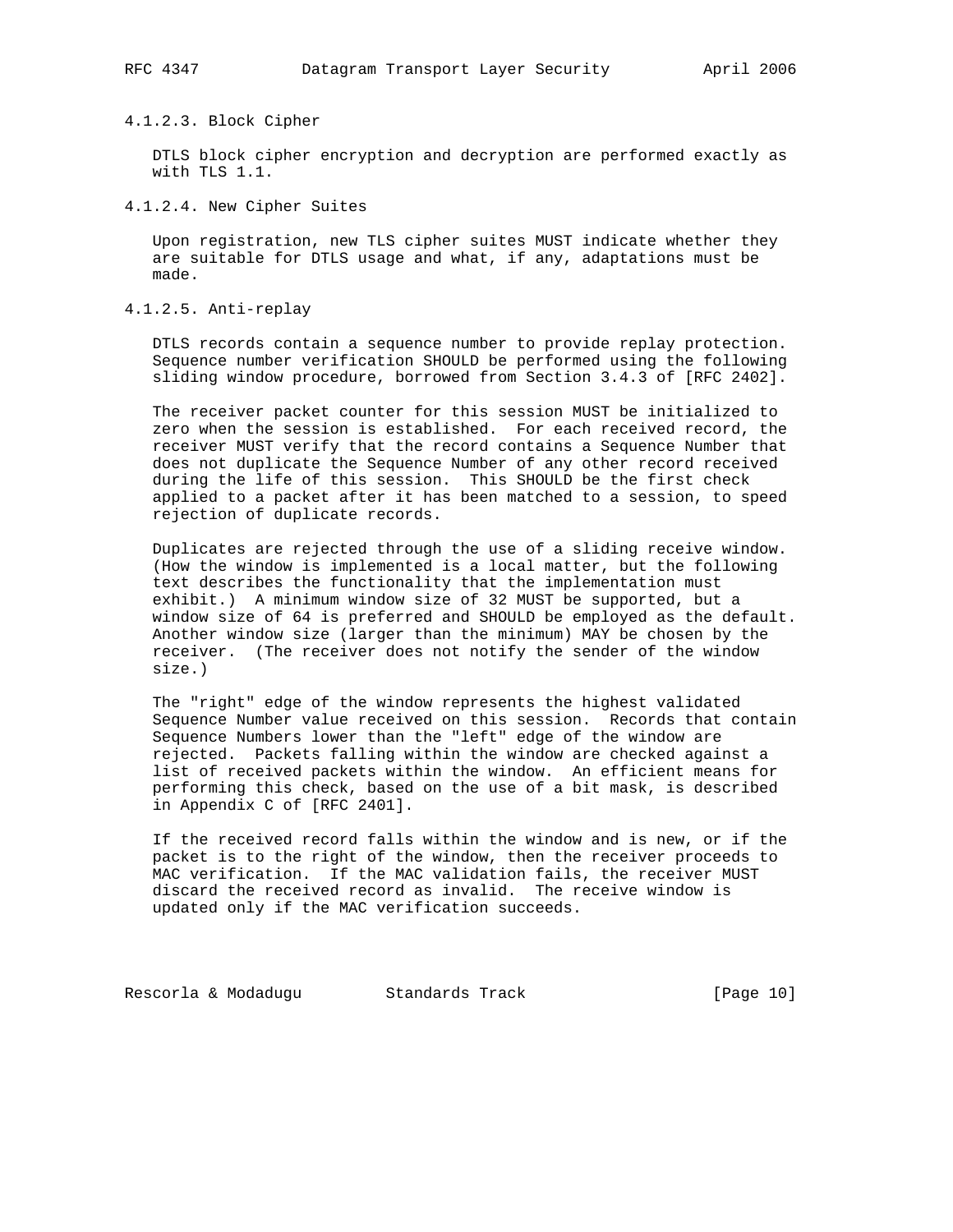# 4.2. The DTLS Handshake Protocol

 DTLS uses all of the same handshake messages and flows as TLS, with three principal changes:

 1. A stateless cookie exchange has been added to prevent denial of service attacks.

 2. Modifications to the handshake header to handle message loss, reordering, and fragmentation.

3. Retransmission timers to handle message loss.

 With these exceptions, the DTLS message formats, flows, and logic are the same as those of TLS 1.1.

4.2.1. Denial of Service Countermeasures

 Datagram security protocols are extremely susceptible to a variety of denial of service (DoS) attacks. Two attacks are of particular concern:

 1. An attacker can consume excessive resources on the server by transmitting a series of handshake initiation requests, causing the server to allocate state and potentially to perform expensive cryptographic operations.

 2. An attacker can use the server as an amplifier by sending connection initiation messages with a forged source of the victim. The server then sends its next message (in DTLS, a Certificate message, which can be quite large) to the victim machine, thus flooding it.

 In order to counter both of these attacks, DTLS borrows the stateless cookie technique used by Photuris [PHOTURIS] and IKE [IKE]. When the client sends its ClientHello message to the server, the server MAY respond with a HelloVerifyRequest message. This message contains a stateless cookie generated using the technique of [PHOTURIS]. The client MUST retransmit the ClientHello with the cookie added. The server then verifies the cookie and proceeds with the handshake only if it is valid. This mechanism forces the attacker/client to be able to receive the cookie, which makes DoS attacks with spoofed IP addresses difficult. This mechanism does not provide any defense against DoS attacks mounted from valid IP addresses.

Rescorla & Modadugu Standards Track [Page 11]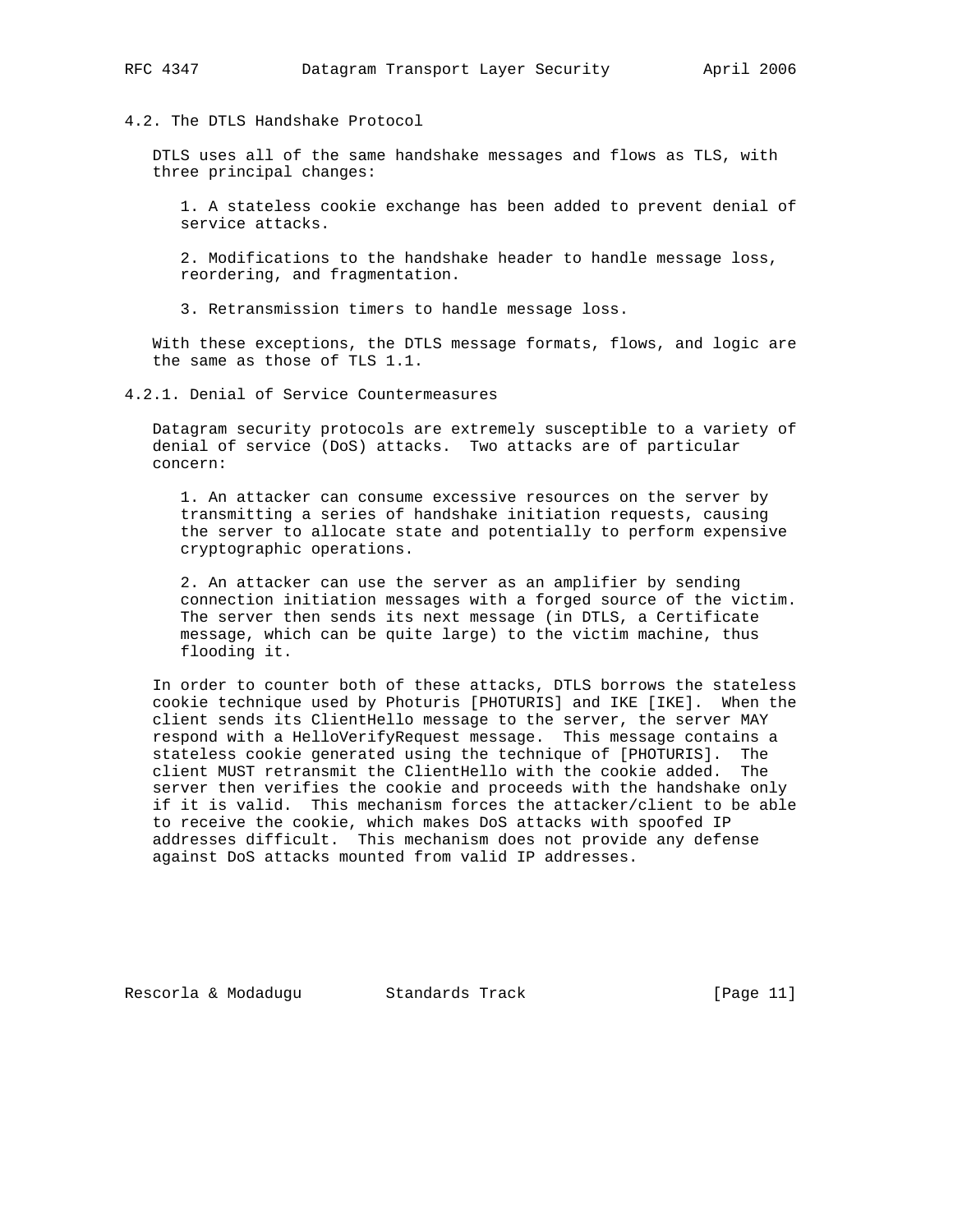The exchange is shown below: Client Server ------ ------ ClientHello ------> <----- HelloVerifyRequest (contains cookie) ClientHello ------> (with cookie) [Rest of handshake] DTLS therefore modifies the ClientHello message to add the cookie value. struct { ProtocolVersion client\_version; Random random; SessionID session\_id; opaque cookie<0..32>; // New field CipherSuite cipher\_suites<2..2^16-1>; CompressionMethod compression\_methods<1..2^8-1>; } ClientHello; When sending the first ClientHello, the client does not have a cookie yet; in this case, the Cookie field is left empty (zero length). The definition of HelloVerifyRequest is as follows: struct { ProtocolVersion server\_version; opaque cookie<0..32>; } HelloVerifyRequest; The HelloVerifyRequest message type is hello\_verify\_request(3). The server\_version field is defined as in TLS. When responding to a HelloVerifyRequest the client MUST use the same parameter values (version, random, session\_id, cipher\_suites, compression\_method) as it did in the original ClientHello. The server SHOULD use those values to generate its cookie and verify that they are correct upon cookie receipt. The server MUST use the same version number in the HelloVerifyRequest that it would use when sending a ServerHello. Upon receipt of the ServerHello, the client MUST verify that the server version values match.

Rescorla & Modadugu Standards Track [Page 12]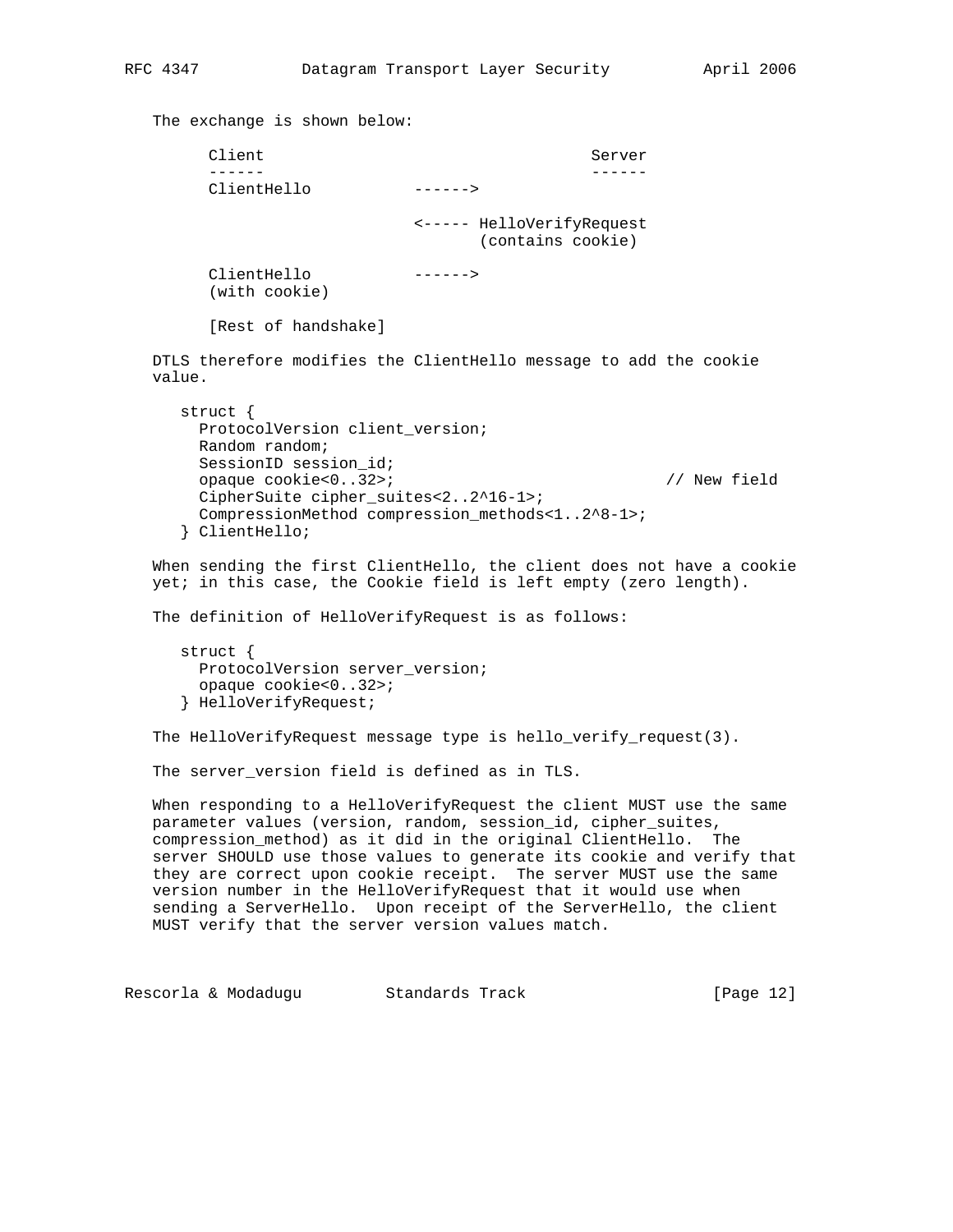The DTLS server SHOULD generate cookies in such a way that they can be verified without retaining any per-client state on the server. One technique is to have a randomly generated secret and generate cookies as: Cookie = HMAC(Secret, Client-IP, Client-Parameters)

 When the second ClientHello is received, the server can verify that the Cookie is valid and that the client can receive packets at the given IP address.

 One potential attack on this scheme is for the attacker to collect a number of cookies from different addresses and then reuse them to attack the server. The server can defend against this attack by changing the Secret value frequently, thus invalidating those cookies. If the server wishes that legitimate clients be able to handshake through the transition (e.g., they received a cookie with Secret 1 and then sent the second ClientHello after the server has changed to Secret 2), the server can have a limited window during which it accepts both secrets. [IKEv2] suggests adding a version number to cookies to detect this case. An alternative approach is simply to try verifying with both secrets.

 DTLS servers SHOULD perform a cookie exchange whenever a new handshake is being performed. If the server is being operated in an environment where amplification is not a problem, the server MAY be configured not to perform a cookie exchange. The default SHOULD be that the exchange is performed, however. In addition, the server MAY choose not to do a cookie exchange when a session is resumed. Clients MUST be prepared to do a cookie exchange with every handshake.

 If HelloVerifyRequest is used, the initial ClientHello and HelloVerifyRequest are not included in the calculation of the verify\_data for the Finished message.

# 4.2.2. Handshake Message Format

 In order to support message loss, reordering, and fragmentation, DTLS modifies the TLS 1.1 handshake header:

 struct { HandshakeType msg\_type; uint24 length; uint16 message\_seq; // New field uint24 fragment\_offset; // New field uint24 fragment\_length; // New field select (HandshakeType) { case hello\_request: HelloRequest; case client\_hello: ClientHello;

Rescorla & Modadugu Standards Track [Page 13]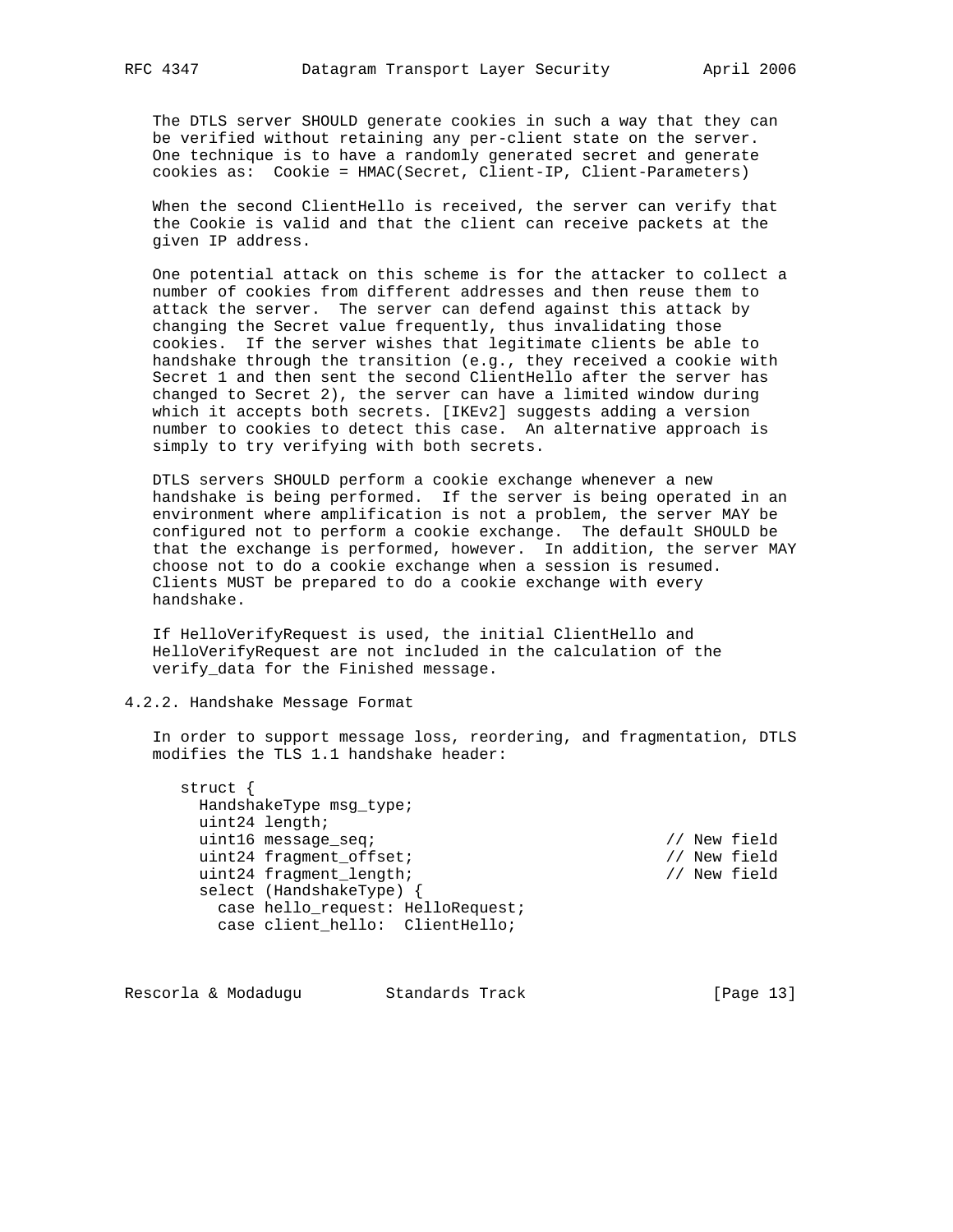```
 case hello_verify_request: HelloVerifyRequest; // New type
    case server_hello: ServerHello;
    case certificate:Certificate;
    case server_key_exchange: ServerKeyExchange;
    case certificate_request: CertificateRequest;
    case server_hello_done:ServerHelloDone;
    case certificate_verify: CertificateVerify;
    case client_key_exchange: ClientKeyExchange;
    case finished:Finished;
   } body;
 } Handshake;
```
 The first message each side transmits in each handshake always has message\_seq = 0. Whenever each new message is generated, the message\_seq value is incremented by one. When a message is retransmitted, the same message\_seq value is used. For example:

Client Server ------ ------ ClientHello (seq=0) ------> X<-- HelloVerifyRequest (seq=0) (lost) [Timer Expires] ClientHello (seq=0) ------> (retransmit) <------ HelloVerifyRequest (seq=0) ClientHello (seq=1) ------> (with cookie) <------ ServerHello (seq=1) <------ Certificate (seq=2) <------ ServerHelloDone (seq=3) [Rest of handshake] Note, however, that from the perspective of the DTLS record layer, the retransmission is a new record. This record will have a new DTLSPlaintext.sequence\_number value.

 DTLS implementations maintain (at least notionally) a next\_receive\_seq counter. This counter is initially set to zero. When a message is received, if its sequence number matches next\_receive\_seq, next\_receive\_seq is incremented and the message is

Rescorla & Modadugu Standards Track [Page 14]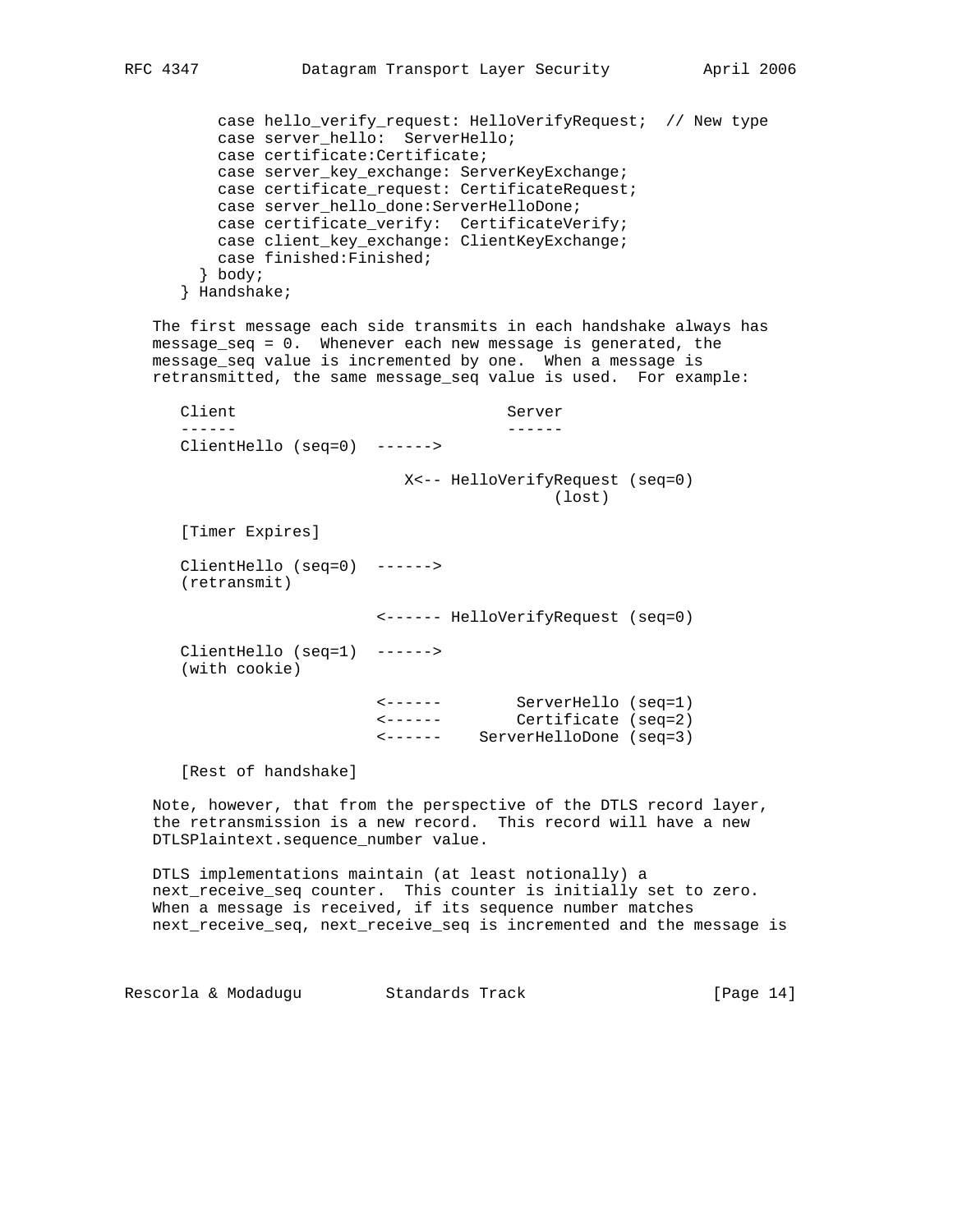processed. If the sequence number is less than next\_receive\_seq, the message MUST be discarded. If the sequence number is greater than next\_receive\_seq, the implementation SHOULD queue the message but MAY discard it. (This is a simple space/bandwidth tradeoff).

## 4.2.3. Message Fragmentation and Reassembly

 As noted in Section 4.1.1, each DTLS message MUST fit within a single transport layer datagram. However, handshake messages are potentially bigger than the maximum record size. Therefore, DTLS provides a mechanism for fragmenting a handshake message over a number of records.

 When transmitting the handshake message, the sender divides the message into a series of N contiguous data ranges. These ranges MUST NOT be larger than the maximum handshake fragment size and MUST jointly contain the entire handshake message. The ranges SHOULD NOT overlap. The sender then creates N handshake messages, all with the same message\_seq value as the original handshake message. Each new message is labelled with the fragment\_offset (the number of bytes contained in previous fragments) and the fragment\_length (the length of this fragment). The length field in all messages is the same as the length field of the original message. An unfragmented message is a degenerate case with fragment\_offset=0 and fragment\_length=length.

 When a DTLS implementation receives a handshake message fragment, it MUST buffer it until it has the entire handshake message. DTLS implementations MUST be able to handle overlapping fragment ranges. This allows senders to retransmit handshake messages with smaller fragment sizes during path MTU discovery.

 Note that as with TLS, multiple handshake messages may be placed in the same DTLS record, provided that there is room and that they are part of the same flight. Thus, there are two acceptable ways to pack two DTLS messages into the same datagram: in the same record or in separate records.

### 4.2.4. Timeout and Retransmission

 DTLS messages are grouped into a series of message flights, according to the diagrams below. Although each flight of messages may consist of a number of messages, they should be viewed as monolithic for the purpose of timeout and retransmission.

Rescorla & Modadugu Standards Track [Page 15]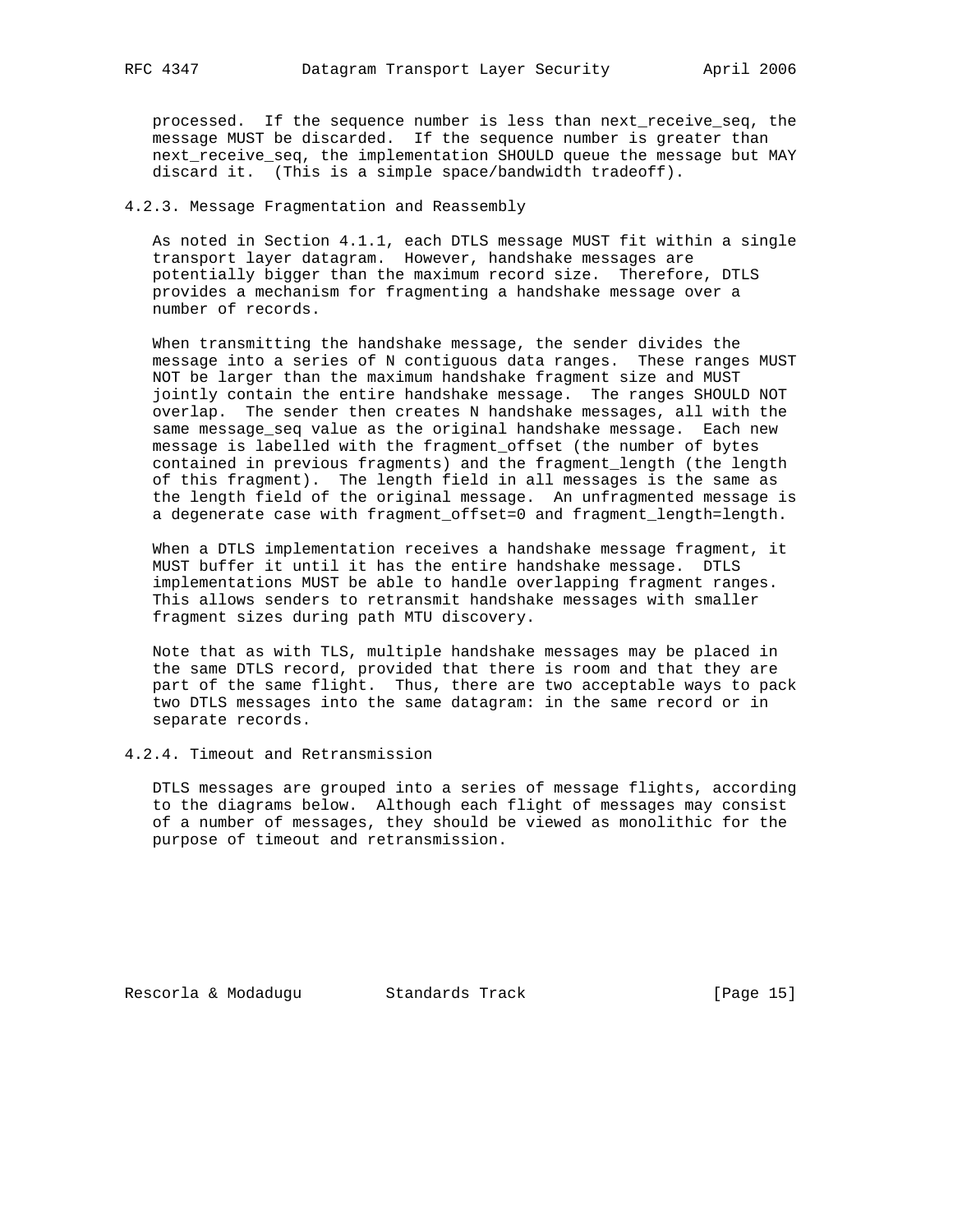| Client                                                                                    |                    | Server                                                                                      |            |
|-------------------------------------------------------------------------------------------|--------------------|---------------------------------------------------------------------------------------------|------------|
| ClientHello                                                                               | $--------$         |                                                                                             | Flight 1   |
|                                                                                           |                    | <-------    HelloVerifyRequest                                                              | Flight 2   |
| ClientHello                                                                               | $--------$         |                                                                                             | Flight 3   |
|                                                                                           | ----------         | ServerHello<br>Certificate*<br>ServerKeyExchange*<br>CertificateRequest*<br>ServerHelloDone | Flight 4   |
| Certificate*<br>ClientKeyExchange<br>CertificateVerify*<br>[ChangeCipherSpec]<br>Finished | $------>$          |                                                                                             | Flight 5   |
|                                                                                           | ---------          | [ChangeCipherSpec]<br>Finished                                                              | \ Flight 6 |
|                                                                                           |                    | Figure 1. Message flights for full handshake                                                |            |
| Client                                                                                    |                    | Server                                                                                      |            |
| ClientHello                                                                               | $------$           |                                                                                             | Flight 1   |
|                                                                                           | $\, - - - - - - -$ | ServerHello<br>[ChangeCipherSpec] Flight 2<br>Finished                                      | $\sqrt{2}$ |

| [ChangeCipherSpec] |             | \Flight 3 |
|--------------------|-------------|-----------|
| Finished           | $-------->$ |           |

 Figure 2. Message flights for session-resuming handshake (no cookie exchange)

 DTLS uses a simple timeout and retransmission scheme with the following state machine. Because DTLS clients send the first message (ClientHello), they start in the PREPARING state. DTLS servers start in the WAITING state, but with empty buffers and no retransmit timer.

Rescorla & Modadugu (Standards Track Track [Page 16]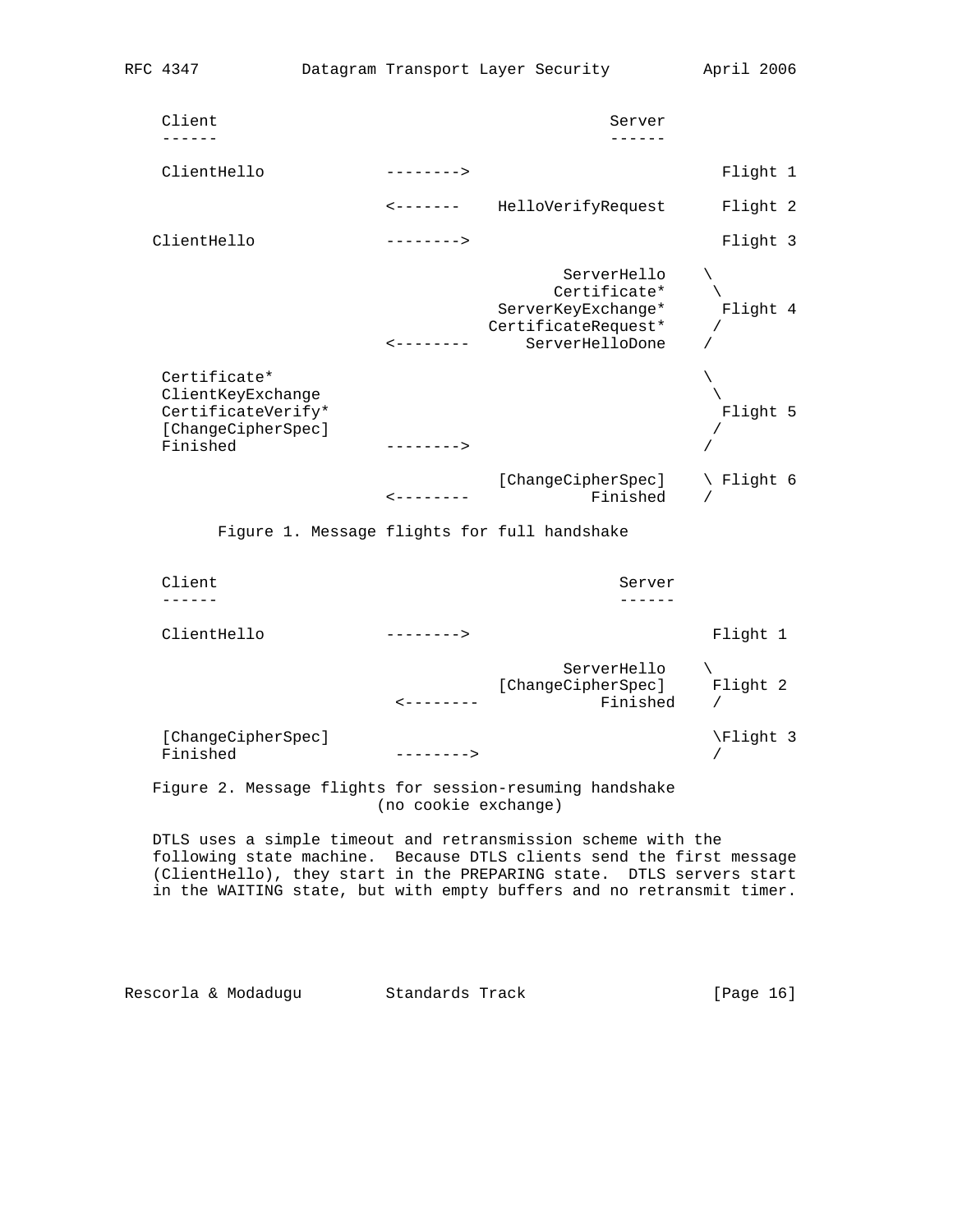

 Figure 3. DTLS timeout and retransmission state machine The state machine has three basic states.

Rescorla & Modadugu (Standards Track Track [Page 17]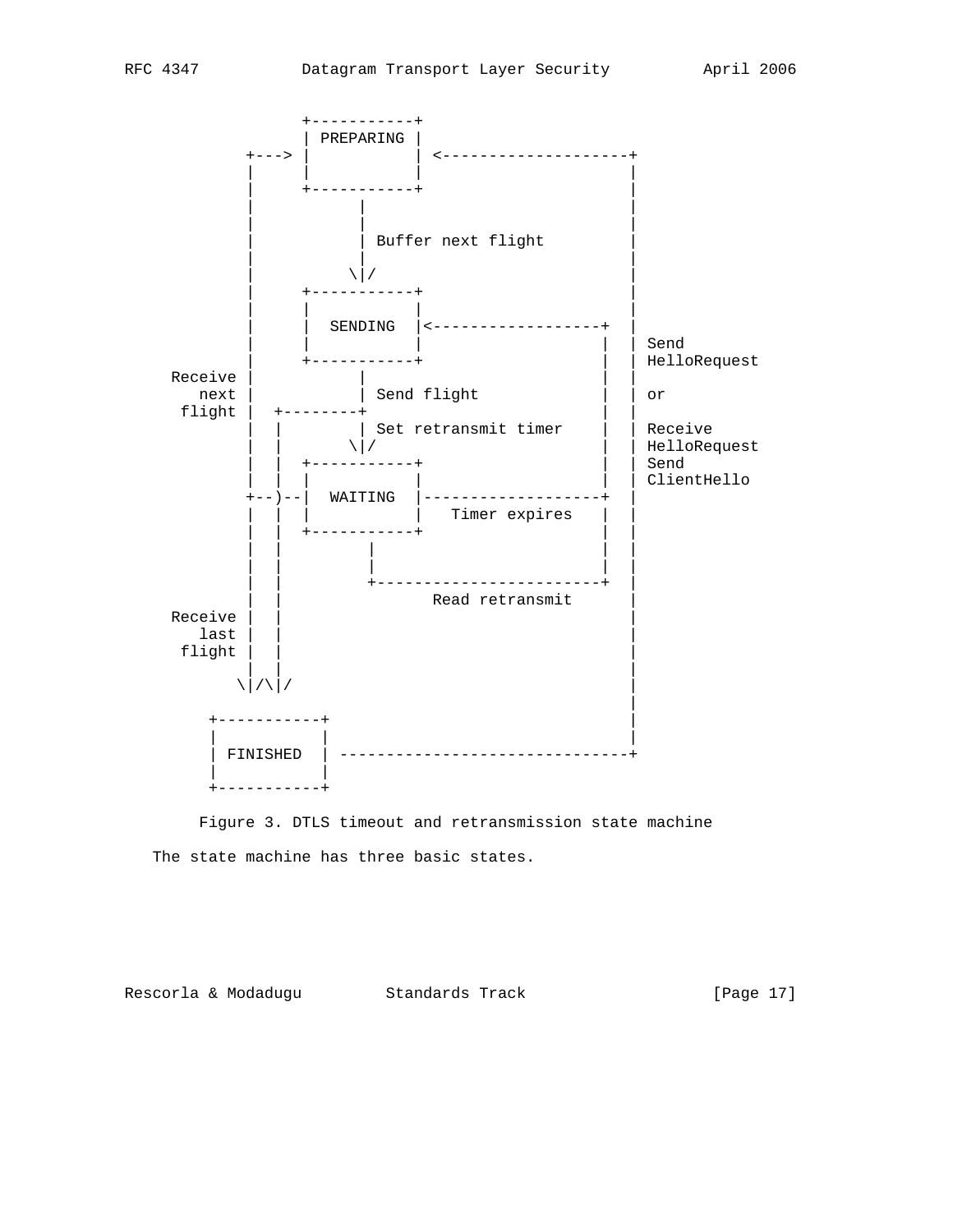In the PREPARING state the implementation does whatever computations are necessary to prepare the next flight of messages. It then buffers them up for transmission (emptying the buffer first) and enters the SENDING state.

 In the SENDING state, the implementation transmits the buffered flight of messages. Once the messages have been sent, the implementation then enters the FINISHED state if this is the last flight in the handshake. Or, if the implementation expects to receive more messages, it sets a retransmit timer and then enters the WAITING state.

There are three ways to exit the WAITING state:

 1. The retransmit timer expires: the implementation transitions to the SENDING state, where it retransmits the flight, resets the retransmit timer, and returns to the WAITING state.

 2. The implementation reads a retransmitted flight from the peer: the implementation transitions to the SENDING state, where it retransmits the flight, resets the retransmit timer, and returns to the WAITING state. The rationale here is that the receipt of a duplicate message is the likely result of timer expiry on the peer and therefore suggests that part of one's previous flight was lost.

 3. The implementation receives the next flight of messages: if this is the final flight of messages, the implementation transitions to FINISHED. If the implementation needs to send a new flight, it transitions to the PREPARING state. Partial reads (whether partial messages or only some of the messages in the flight) do not cause state transitions or timer resets.

 Because DTLS clients send the first message (ClientHello), they start in the PREPARING state. DTLS servers start in the WAITING state, but with empty buffers and no retransmit timer.

 When the server desires a rehandshake, it transitions from the FINISHED state to the PREPARING state to transmit the HelloRequest. When the client receives a HelloRequest it transitions from FINISHED to PREPARING to transmit the ClientHello.

4.2.4.1. Timer Values

 Though timer values are the choice of the implementation, mishandling of the timer can lead to serious congestion problems; for example, if many instances of a DTLS time out early and retransmit too quickly on a congested link. Implementations SHOULD use an initial timer value

Rescorla & Modadugu Standards Track [Page 18]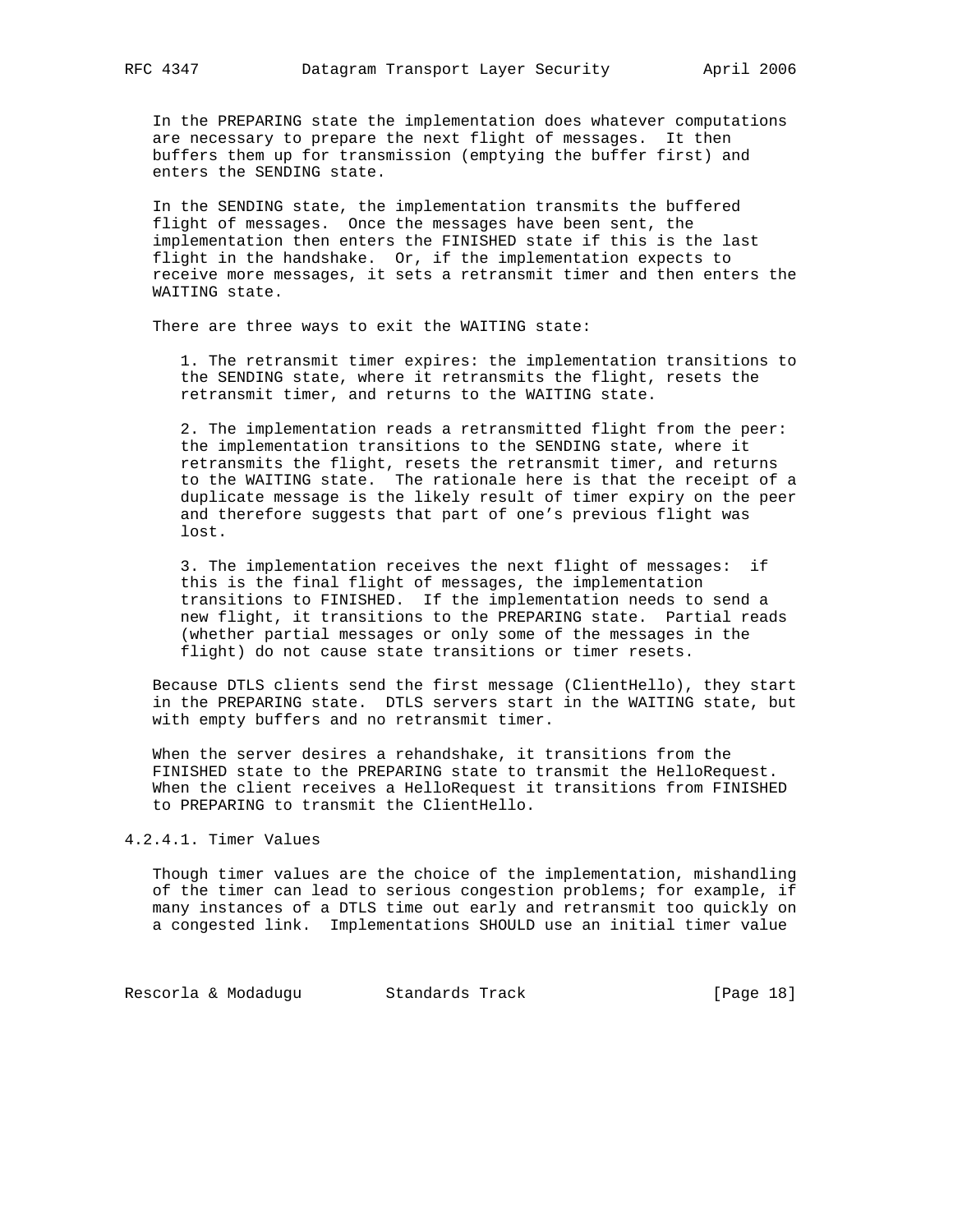of 1 second (the minimum defined in RFC 2988 [RFC2988]) and double the value at each retransmission, up to no less than the RFC 2988 maximum of 60 seconds. Note that we recommend a 1-second timer rather than the 3-second RFC 2988 default in order to improve latency for time-sensitive applications. Because DTLS only uses retransmission for handshake and not dataflow, the effect on congestion should be minimal.

 Implementations SHOULD retain the current timer value until a transmission without loss occurs, at which time the value may be reset to the initial value. After a long period of idleness, no less than 10 times the current timer value, implementations may reset the timer to the initial value. One situation where this might occur is when a rehandshake is used after substantial data transfer.

## 4.2.5. ChangeCipherSpec

 As with TLS, the ChangeCipherSpec message is not technically a handshake message but MUST be treated as part of the same flight as the associated Finished message for the purposes of timeout and retransmission.

# 4.2.6. Finished Messages

 Finished messages have the same format as in TLS. However, in order to remove sensitivity to fragmentation, the Finished MAC MUST be computed as if each handshake message had been sent as a single fragment. Note that in cases where the cookie exchange is used, the initial ClientHello and HelloVerifyRequest MUST NOT be included in the Finished MAC.

# 4.2.7. Alert Messages

 Note that Alert messages are not retransmitted at all, even when they occur in the context of a handshake. However, a DTLS implementation SHOULD generate a new alert message if the offending record is received again (e.g., as a retransmitted handshake message). Implementations SHOULD detect when a peer is persistently sending bad messages and terminate the local connection state after such misbehavior is detected.

## 4.3. Summary of new syntax

 This section includes specifications for the data structures that have changed between TLS 1.1 and DTLS.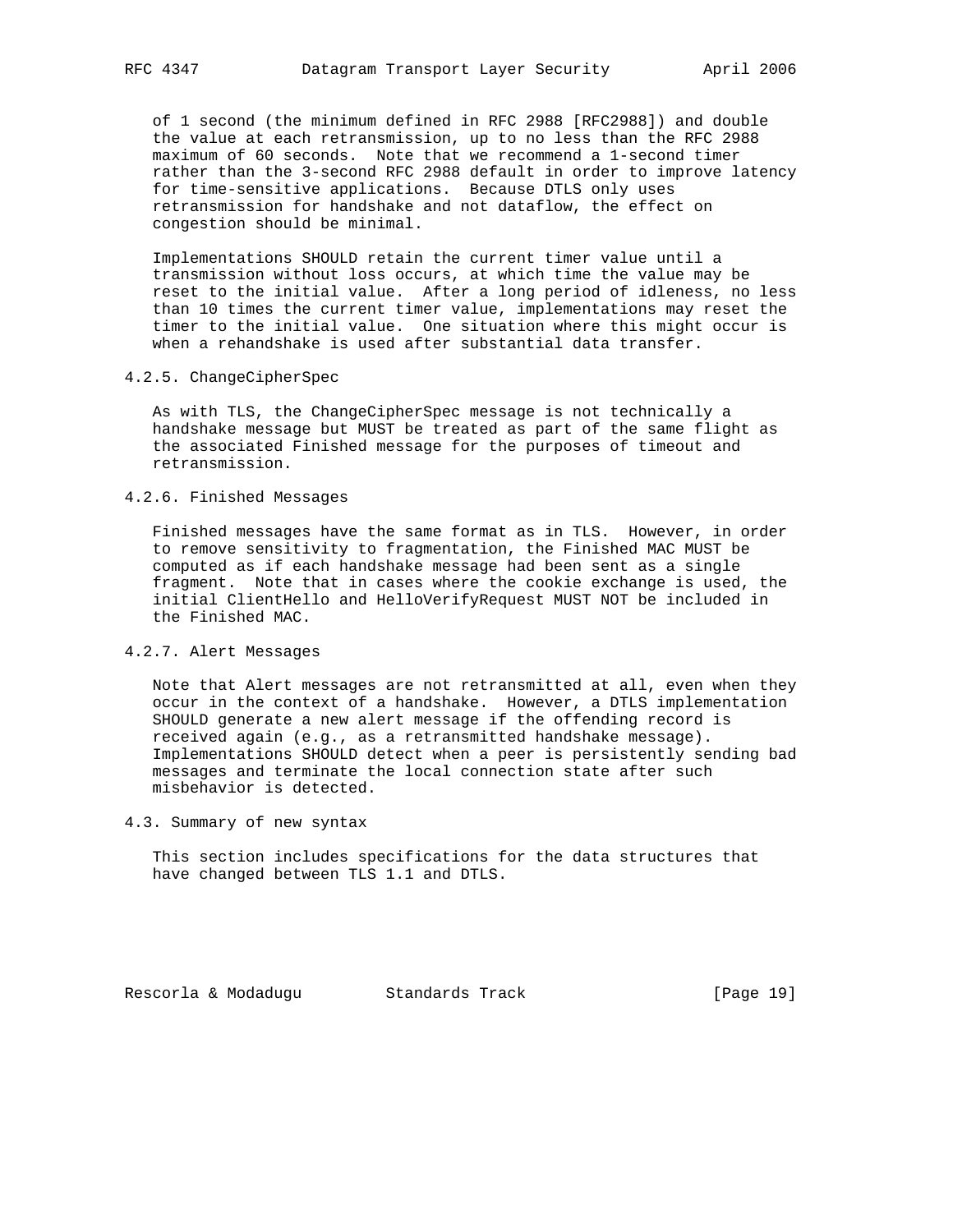```
4.3.1. Record Layer
      struct {
        ContentType type;
        ProtocolVersion version;
        uint16 epoch; // New field
        uint48 sequence_number; // New field
        uint16 length;
        opaque fragment[DTLSPlaintext.length];
      } DTLSPlaintext;
      struct {
        ContentType type;
        ProtocolVersion version;
       uint16 epoch; \sqrt{2} // New field
        uint48 sequence_number; // New field
        uint16 length;
        opaque fragment[DTLSCompressed.length];
      } DTLSCompressed;
      struct {
        ContentType type;
        ProtocolVersion version;
       uint16 epoch;<br>uint48 sequence number;<br>// New field
       uint48 sequence_number;
        uint16 length;
        select (CipherSpec.cipher_type) {
         case block: GenericBlockCipher;
        } fragment;
      } DTLSCiphertext;
4.3.2. Handshake Protocol
      enum {
       hello_request(0), client_hello(1), server_hello(2),<br>hello verify request(3), \sqrt{2}hello_verify_request(3),
        certificate(11), server_key_exchange (12),
        certificate_request(13), server_hello_done(14),
        certificate_verify(15), client_key_exchange(16),
        finished(20), (255)
      } HandshakeType;
      struct {
        HandshakeType msg_type;
        uint24 length;
        uint16 message_seq; // New field
       uint24 fragment_offset;<br>uint24 fragment length;<br>// New field
       uint24 fragment_length;
Rescorla & Modadugu Standards Track [Page 20]
```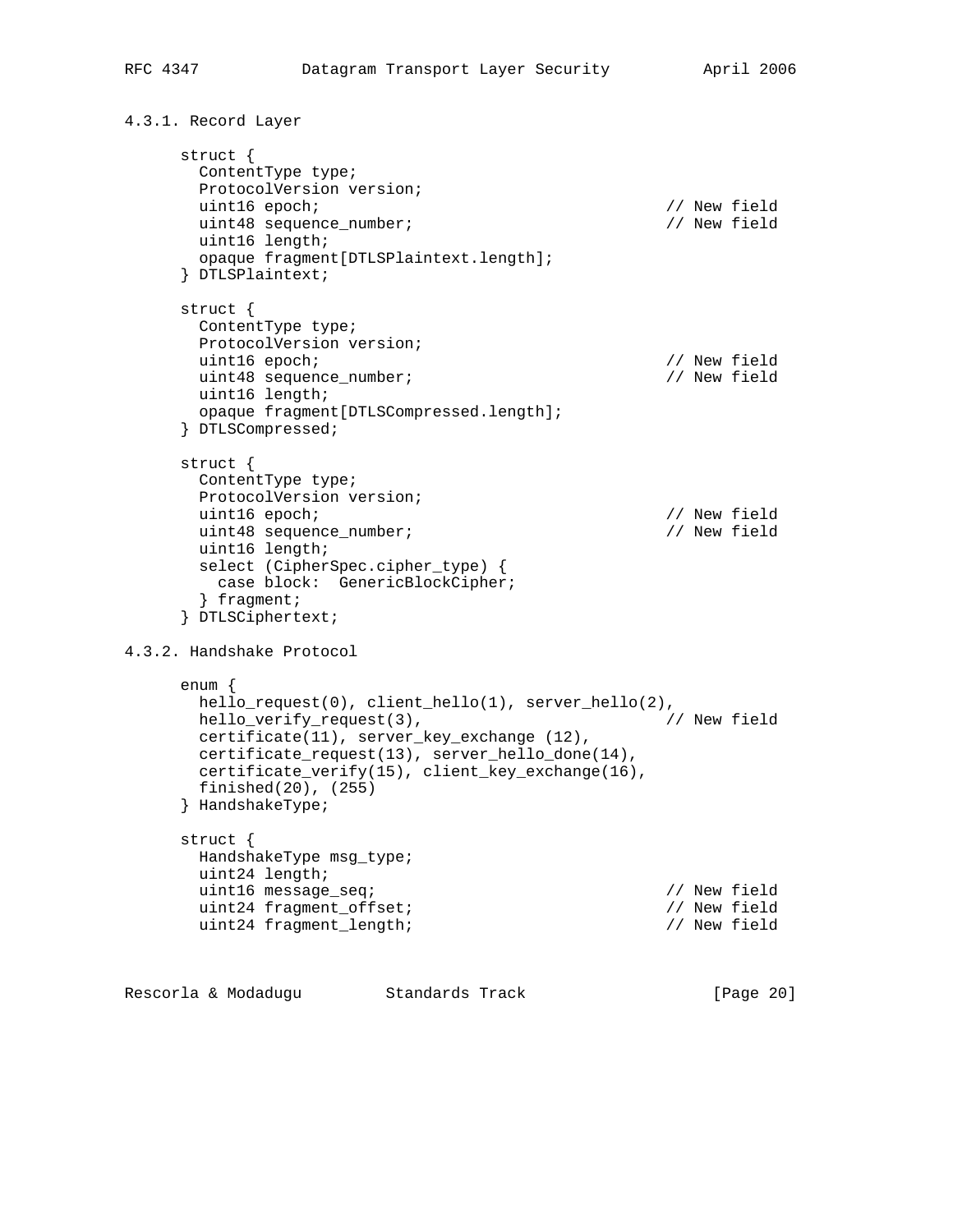```
 select (HandshakeType) {
          case hello_request: HelloRequest;
 case client_hello: ClientHello;
 case server_hello: ServerHello;
          case hello_verify_request: HelloVerifyRequest; // New field
          case certificate:Certificate;
          case server_key_exchange: ServerKeyExchange;
          case certificate_request: CertificateRequest;
          case server_hello_done:ServerHelloDone;
          case certificate_verify: CertificateVerify;
          case client_key_exchange: ClientKeyExchange;
          case finished:Finished;
        } body;
      } Handshake;
      struct {
        ProtocolVersion client_version;
        Random random;
        SessionID session_id;
        opaque cookie<0..32>; // New field
        CipherSuite cipher_suites<2..2^16-1>;
        CompressionMethod compression_methods<1..2^8-1>;
      } ClientHello;
      struct {
        ProtocolVersion server_version;
        opaque cookie<0..32>;
      } HelloVerifyRequest;
```
5. Security Considerations

 This document describes a variant of TLS 1.1 and therefore most of the security considerations are the same as those of TLS 1.1 [TLS11], described in Appendices D, E, and F.

 The primary additional security consideration raised by DTLS is that of denial of service. DTLS includes a cookie exchange designed to protect against denial of service. However, implementations which do not use this cookie exchange are still vulnerable to DoS. In particular, DTLS servers which do not use the cookie exchange may be used as attack amplifiers even if they themselves are not experiencing DoS. Therefore, DTLS servers SHOULD use the cookie exchange unless there is good reason to believe that amplification is not a threat in their environment. Clients MUST be prepared to do a cookie exchange with every handshake.

Rescorla & Modadugu Standards Track [Page 21]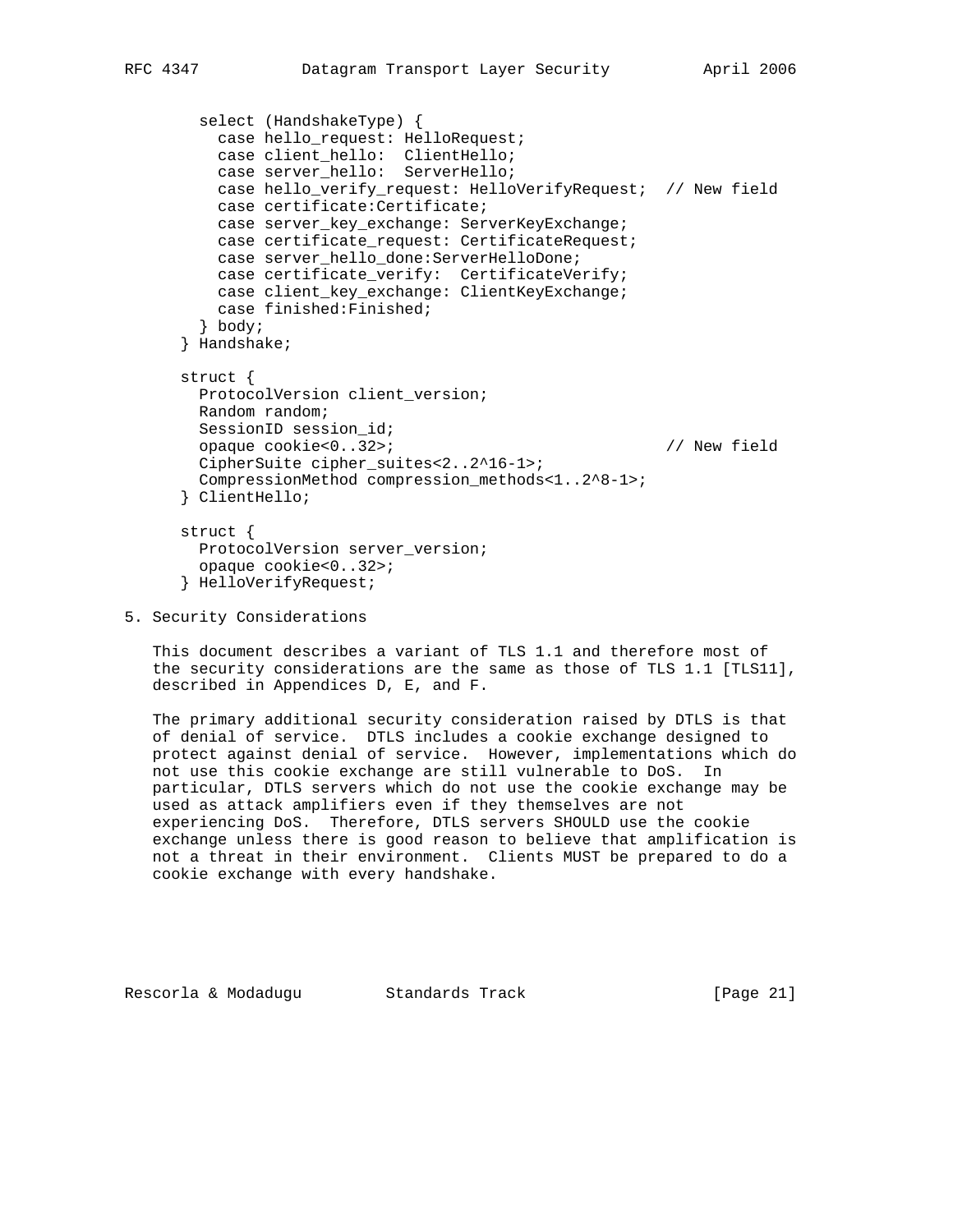6. Acknowledgements

 The authors would like to thank Dan Boneh, Eu-Jin Goh, Russ Housley, Constantine Sapuntzakis, and Hovav Shacham for discussions and comments on the design of DTLS. Thanks to the anonymous NDSS reviewers of our original NDSS paper on DTLS [DTLS] for their comments. Also, thanks to Steve Kent for feedback that helped clarify many points. The section on PMTU was cribbed from the DCCP specification [DCCP]. Pasi Eronen provided a detailed review of this specification. Helpful comments on the document were also received from Mark Allman, Jari Arkko, Joel Halpern, Ted Hardie, and Allison Mankin.

7. IANA Considerations

 This document uses the same identifier space as TLS [TLS11], so no new IANA registries are required. When new identifiers are assigned for TLS, authors MUST specify whether they are suitable for DTLS.

 This document defines a new handshake message, hello\_verify\_request, whose value has been allocated from the TLS HandshakeType registry defined in [TLS11]. The value "3" has been assigned by the IANA.

- 8. References
- 8.1. Normative References
	- [RFC1191] Mogul, J. and S. Deering, "Path MTU discovery", RFC 1191, November 1990.
	- [RFC1981] McCann, J., Deering, S., and J. Mogul, "Path MTU Discovery for IP version 6", RFC 1981, August 1996.
	- [RFC2401] Kent, S. and R. Atkinson, "Security Architecture for the Internet Protocol", RFC 2401, November 1998.
	- [RFC2988] Paxson, V. and M. Allman, "Computing TCP's Retransmission Timer", RFC 2988, November 2000.
	- [TCP] Postel, J., "Transmission Control Protocol", STD 7, RFC 793, September 1981.
	- [TLS11] Dierks, T. and E. Rescorla, "The Transport Layer Security (TLS) Protocol Version 1.1", RFC 4346, April 2006.

Rescorla & Modadugu Standards Track [Page 22]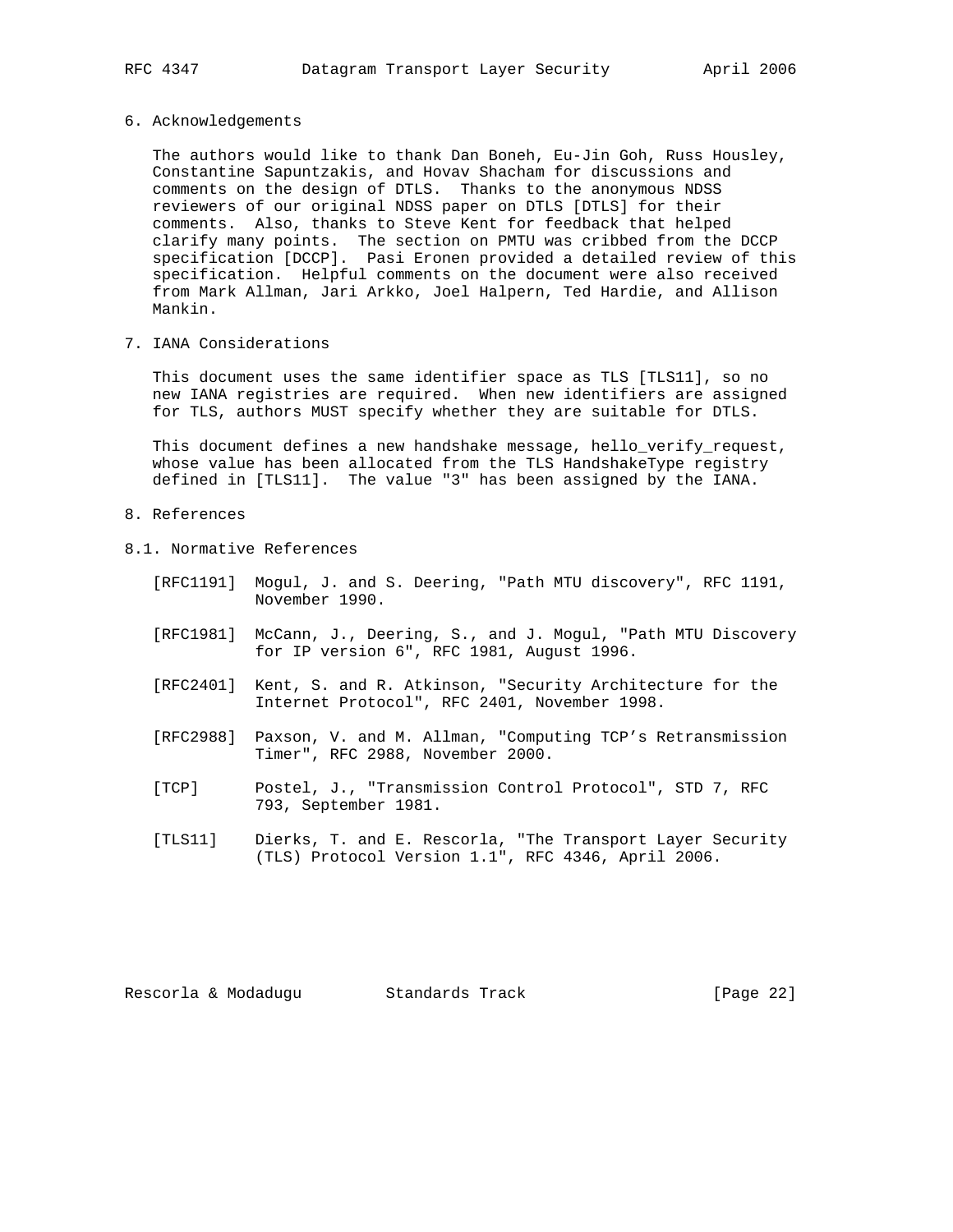## 8.2. Informative References

- [AESCACHE] Bernstein, D.J., "Cache-timing attacks on AES" http://cr.yp.to/antiforgery/cachetiming-20050414.pdf.
- [AH] Kent, S. and R. Atkinson, "IP Authentication Header", RFC 2402, November 1998.
- [DCCP] Kohler, E., Handley, M., Floyd, S., Padhye, J., "Datagram Congestion Control Protocol", Work in Progress, 10 March 2005.
- [DNS] Mockapetris, P., "Domain names implementation and specification", STD 13, RFC 1035, November 1987.
- [DTLS] Modadugu, N., Rescorla, E., "The Design and Implementation of Datagram TLS", Proceedings of ISOC NDSS 2004, February 2004.
- [ESP] Kent, S. and R. Atkinson, "IP Encapsulating Security Payload (ESP)", RFC 2406, November 1998.
- [IKE] Harkins, D. and D. Carrel, "The Internet Key Exchange (IKE)", RFC 2409, November 1998.
- Kaufman, C., "Internet Key Exchange (IKEv2) Protocol", RFC 4306, December 2005.
- [IMAP] Crispin, M., "INTERNET MESSAGE ACCESS PROTOCOL VERSION 4rev1", RFC 3501, March 2003.
- [PHOTURIS] Karn, P. and W. Simpson, "ICMP Security Failures Messages", RFC 2521, March 1999.
- [POP] Myers, J. and M. Rose, "Post Office Protocol Version 3", STD 53, RFC 1939, May 1996.
- [REQ] Bradner, S., "Key words for use in RFCs to Indicate Requirement Levels", BCP 14, RFC 2119, March 1997.
- [SCTP] Stewart, R., Xie, Q., Morneault, K., Sharp, C., Schwarzbauer, H., Taylor, T., Rytina, I., Kalla, M., Zhang, L., and V. Paxson, "Stream Control Transmission Protocol", RFC 2960, October 2000.

Rescorla & Modadugu Standards Track [Page 23]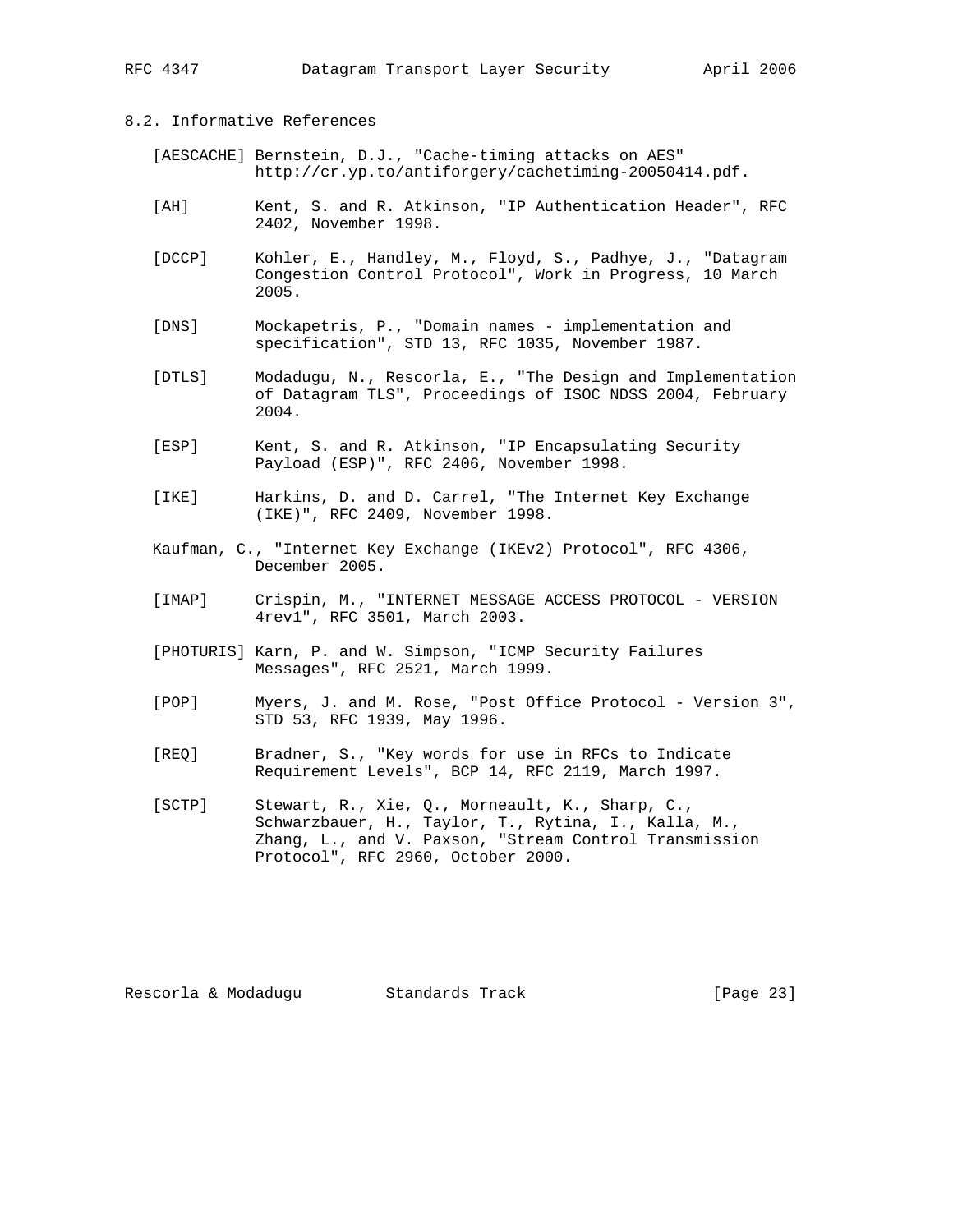- [SIP] Rosenberg, J., Schulzrinne, H., Camarillo, G., Johnston, A., Peterson, J., Sparks, R., Handley, M., and E. Schooler, "SIP: Session Initiation Protocol", RFC 3261, June 2002.
- [TLS] Dierks, T. and C. Allen, "The TLS Protocol Version 1.0", RFC 2246, January 1999.
- [WHYIPSEC] Bellovin, S., "Guidelines for Mandating the Use of IPsec", Work in Progress, October 2003.

Authors' Addresses

 Eric Rescorla RTFM, Inc. 2064 Edgewood Drive Palo Alto, CA 94303

EMail: ekr@rtfm.com

 Nagendra Modadugu Computer Science Department Stanford University 353 Serra Mall Stanford, CA 94305

EMail: nagendra@cs.stanford.edu

Rescorla & Modadugu Standards Track [Page 24]